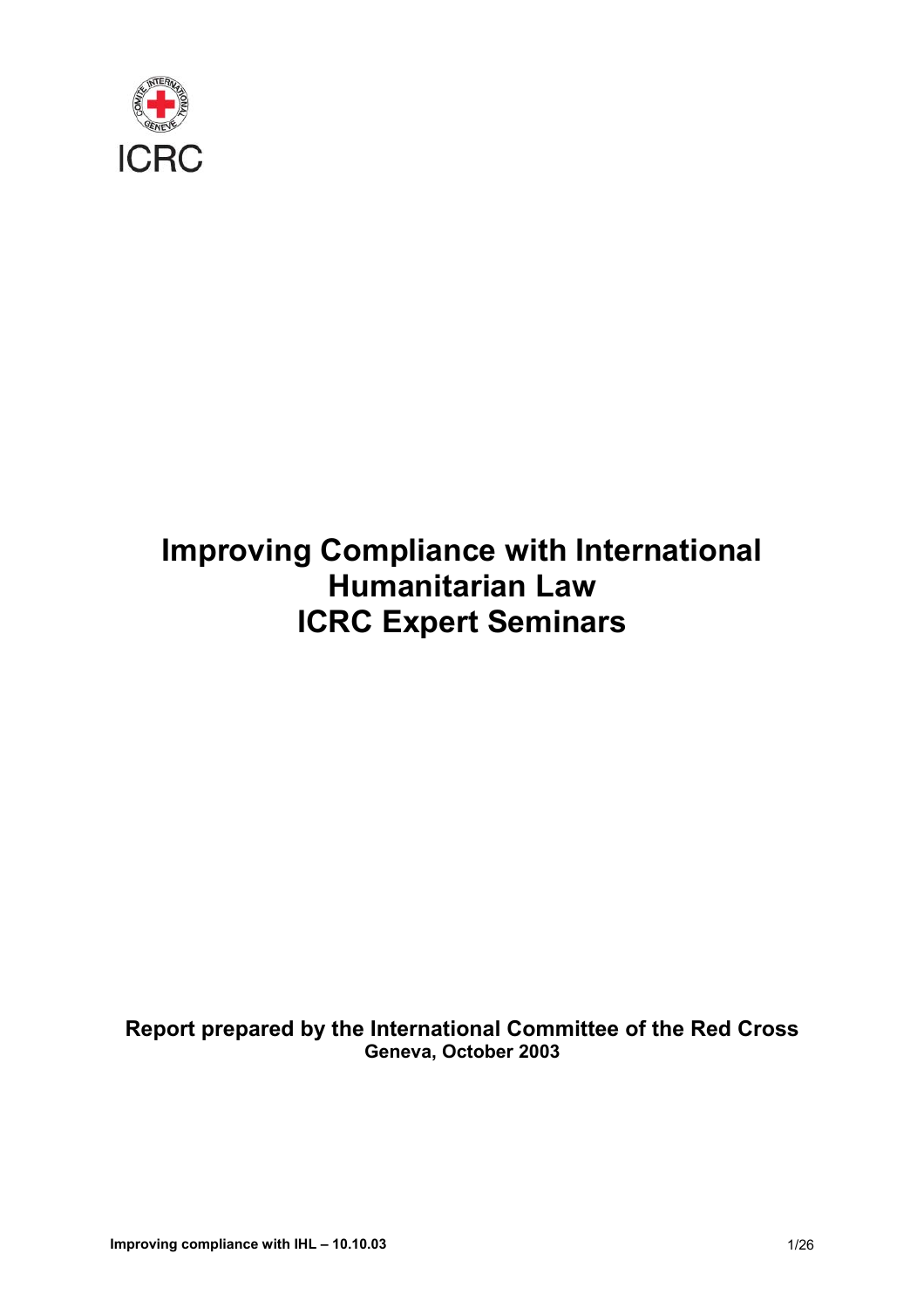#### *Summary report*

## **Improving Compliance with International Humanitarian Law ICRC Expert Seminars**

#### *Introduction*

The International Committee of the Red Cross (ICRC), in co-operation with other institutions and organizations,<sup>1</sup> organized a series of regional expert seminars on the topic "Improving Compliance with International Humanitarian Law." The seminars were organized as part of the preparation for the  $28<sup>th</sup>$  International Conference of the Red Cross and Red Crescent. Five seminars were held: in Cairo (23-24 April 2003), Pretoria (2-3 June 2003), Kuala Lumpur (9-10 June 2003), Mexico City (15-16 July 2003), and Bruges, Belgium (11-12 September 2003).

Each seminar followed the same agenda and participants included government experts, parliamentarians, academics, members of regional bodies, experts from nongovernmental organizations, and representatives of National Societies of the Red Cross and Red Crescent, each acting in their individual capacities as experts in international humanitarian law (IHL). This report follows the outline of the agenda questions and includes a summary of both the expert presentations on each question and the ensuing discussions by all seminar participants.

The primary objective of the seminar series was to engage experts in international humanitarian law from all regions of the world in a creative and forward-thinking discussion of ways in which Article 1 common to the four Geneva Conventions ("common Article 1"), that is the States' obligation to "ensure respect" for international humanitarian law, might be operationalized. Particular attention was paid to measures for ensuring compliance that may be taken by States *during* armed conflict, rather than the more frequently debated subjects of pre-conflict implementation and dissemination initiatives or repressive measures, which are most frequently taken post-conflict. An emphasis was also placed on the specific problem of ensuring a better compliance with international humanitarian law by parties to noninternational armed conflicts.

Debates throughout the seminars were animated and dynamic, revealing a great interest on the part of the expert participants in the subject matter. The experts expressed appreciation to the ICRC for taking the initiative to discuss these matters, underlining that such discussions are both appropriate and necessary in the current context.

## **I. Summary of Conclusions**

 1 The regional expert seminars were organized by the ICRC in collaboration with the Egyptian National Commission for International Humanitarian Law (Cairo), the Ministry of Foreign Affairs of the Government of the Republic of South Africa (Pretoria), the Ministry of Foreign Affairs of Mexico (Mexico City), and the College of Europe (Bruges).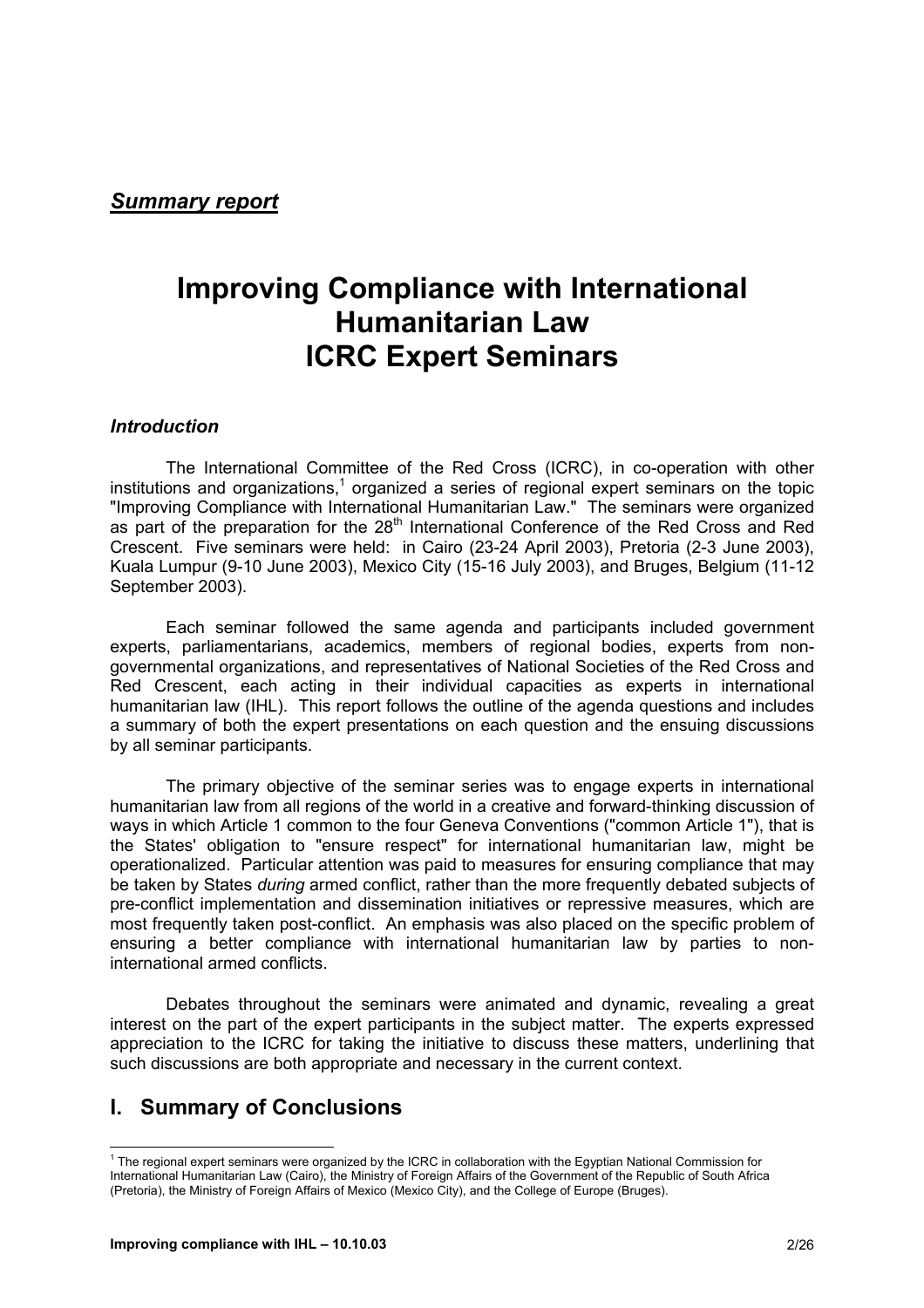The discussions throughout the seminars reaffirmed the importance and relevance of international humanitarian law in the contemporary contexts of armed conflict and provided innovative ideas of how to improve compliance with international humanitarian law.

Regarding common Article 1, seminar participants confirmed that it entails an obligation, both on States party to an armed conflict and on third States not involved in an on-going armed conflict. In addition to a clear legal obligation on States to "respect and ensure respect" for international humanitarian law within their own domestic context, third States are bound by a negative legal obligation to neither encourage a party to an armed conflict to violate international humanitarian law nor take action that would assist in such violations. Furthermore, third States have a positive obligation to take appropriate action – unilaterally or collectively – against parties to a conflict who are violating international humanitarian law. All participants affirmed that this positive action is at minimum a moral responsibility and that States have the right to take such measures, with the majority of participants agreeing that it constitutes a legal obligation under common Article 1.

When discussing existing IHL mechanisms, most participants agreed that, in principle, the existing mechanisms were not defective and indeed have great potential, but suffer from lack of use linked to lack of political will by States to seize them. Participants noted in particular the great potential of the International Fact Finding Commission (Art. 90, Additional Protocol I), advocating for its use and suggesting ways in which it might become more active.

The unique role and credibility of the ICRC in ensuring compliance with international humanitarian law was the frequent subject of discussion, and it was clearly evident that participants expect the ICRC to continue undertaking active measures in this regard. Participants at all seminars commended the ICRC for its initiatives, noting the institution's great reputation for independence and impartiality and the prestige that has followed its successful endeavours. Participants were careful to note that any ICRC activity in this field must not, however, impinge on its neutrality and impartiality or compromise its operational activities and the protection it offers on the ground for those vulnerable to the effects of armed conflict.

Participants engaged in lively and imaginative discussions of potential new mechanisms for the respect for international humanitarian law. The various proposals included frequent reference to an IHL Commission, reporting procedures, individual complaints mechanisms, or observation missions. Most participants counselled, however, that the current political climate is not conducive to the establishment of a permanent or automatic institution, with some suggesting in the alternative that any proposals should be undertaken gradually, perhaps beginning as an *ad hoc* mechanism, a body with one or two desired functions, or a regional mechanism, earning trust and support with proven success over time. Nonetheless, participants cautioned against the potential fragmentation of IHL interpretation that might result from this approach and called for a safeguarding of the universality of international humanitarian law.

Finally, participants affirmed that both State actors and armed groups are bound by the provisions of international humanitarian law applicable in situations of non-international armed conflict, and called on all actors to work towards a better compliance with these provisions. Significant suggestions of how to practically improve compliance among armed groups included the conclusion of special agreements between State actors and armed groups (common Art. 3 (3) to the four Geneva Conventions), unilateral declarations by the armed groups, and State grants of some kind of immunity to members of armed groups for their participation in hostilities. A number of proposals were made of new IHL mechanisms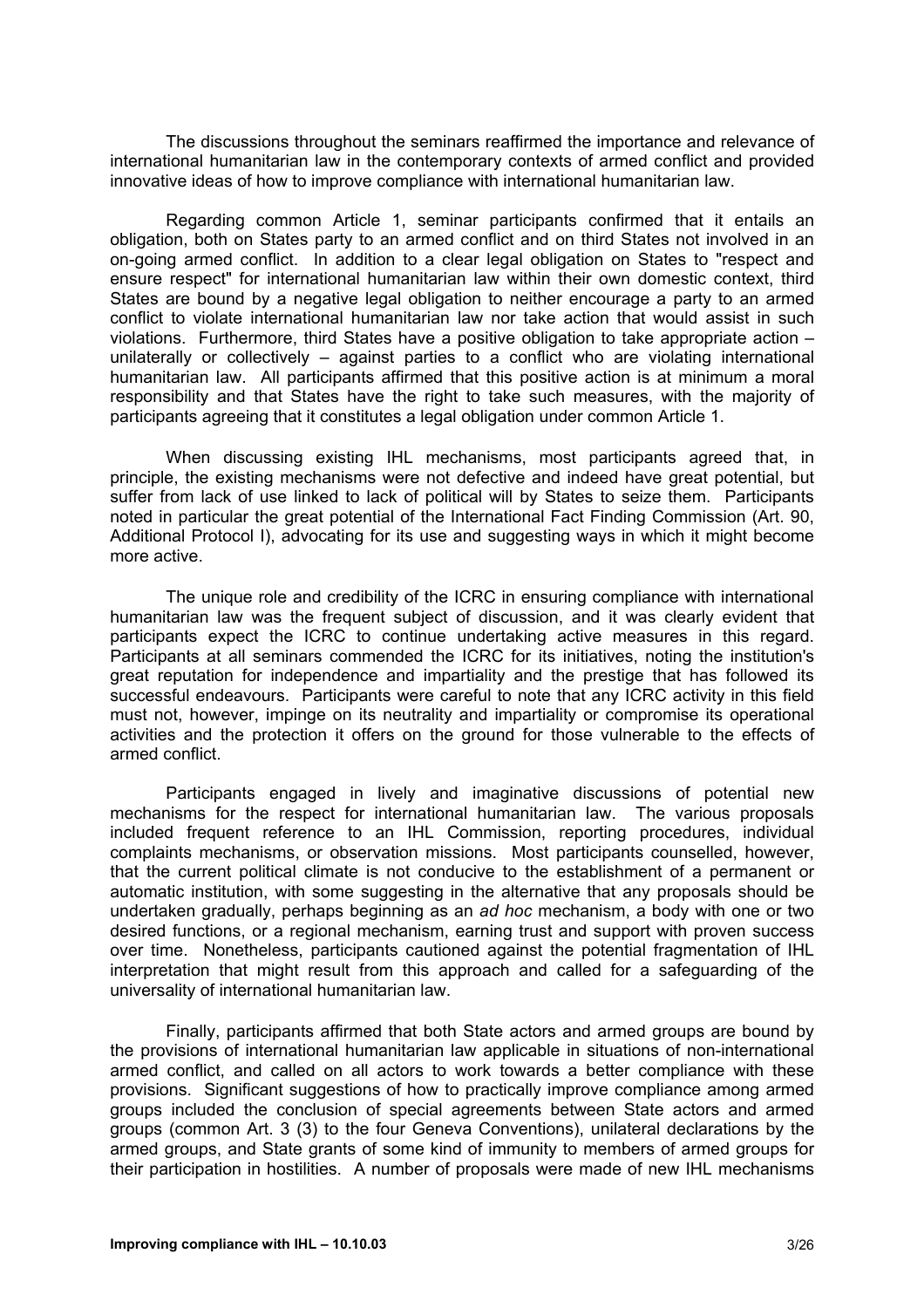and, once again, the ICRC was commended as one of the most competent actors to effect improvement in compliance with international humanitarian law in non-international armed conflicts.

In conclusion, expert participants welcomed the opportunity to discuss these pressing and relevant issues of respect for international humanitarian law. Despite the difficulties of lack of political will crippling existing IHL mechanisms and a general atmosphere not conducive at the moment to the creation of new permanent mechanisms, participants remained optimistic that significant steps may be taken to improve compliance in today's international and non-international armed conflicts. They called upon the ICRC to continue this deliberation and consultation to further refine the proposals of the regional seminars, with a view to continued improvement in compliance with international humanitarian law obligations by all actors.

## **II. Discussion Theme I – Operationalizing Common Article**

**1) What are the scope and application of the obligation to "ensure respect" for international humanitarian law?** 

#### **2) How to practically translate individual State duty to ensure respect into its policies and actions?**

In order to set the foundation for subsequent questions concerning compliance mechanisms and procedures, each seminar began with an examination of Article 1 common to the four Geneva Conventions and Additional Protocol I, which states: "The High Contracting Parties undertake to respect and to ensure respect for the present Convention in all circumstances."<sup>2</sup> Participants were asked to consider the scope of this obligation and also to identify what concrete measures a State might undertake to fulfil this duty.

Seminar participants recognized common Article 1 as conferring an obligation, both on States party to an armed conflict and on third States not involved in an on-going armed conflict. Participants noted that all states must perform this treaty obligation in good faith. $3$ The common Article 1 obligation was generally agreed upon as conferring an obligation applicable both in international and non-international armed conflict situations.

In addition to the clear legal obligation for States to "respect and ensure respect" for international humanitarian law within their own domestic context,<sup>4</sup> at all seminars expert presentations and ensuing discussions emphasized the obligations placed by common Article 1 on third States. Third States are bound by a legal obligation to neither encourage a party to an armed conflict to violate international humanitarian law<sup>5</sup> nor take action that would assist in such violations. Participants illustrated this negative obligation by referring to prohibited actions such as the transfer of arms or sale of weapons to a State who is known to use such arms or weapons to commit violations of international humanitarian law. In this regard, in addition to common Art. 1, reference was made to the International Law Commission Draft Articles on State Responsibility, Article 16, which attributes responsibility

 <sup>2</sup> Article 1 common to the four Geneva Conventions (1949) and Protocol I Additional to the Geneva Conventions (1977).<br><sup>3</sup> Vienna Convention on the Law of Treation, Article 36, Reate sunt convented "Even treaty in faces i

Vienna Convention on the Law of Treaties, Article 26, *Pacta sunt servanda*, "Every treaty in force is binding upon the parties to it and must be performed by them in good faith."

<sup>4</sup> Participants noted that this requires compliance with IHL by all branches of the government: executive, judiciary, legislatures, and armed forces.

<sup>&</sup>lt;sup>5</sup> See the Nicaragua case, wherein the International Court of Justice noted that under common Art. 1, the United States was under "an obligation not to encourage persons or groups engaged in the conflict in Nicaragua to act in violation of the provisions of Article 3 common to the four 1949 Geneva Conventions […]". *Military and Paramilitary Activities in and against Nicaragua (Nicaragua v. United States of America),* Merits, ICJ Reports 1986, p. 14, para. 115.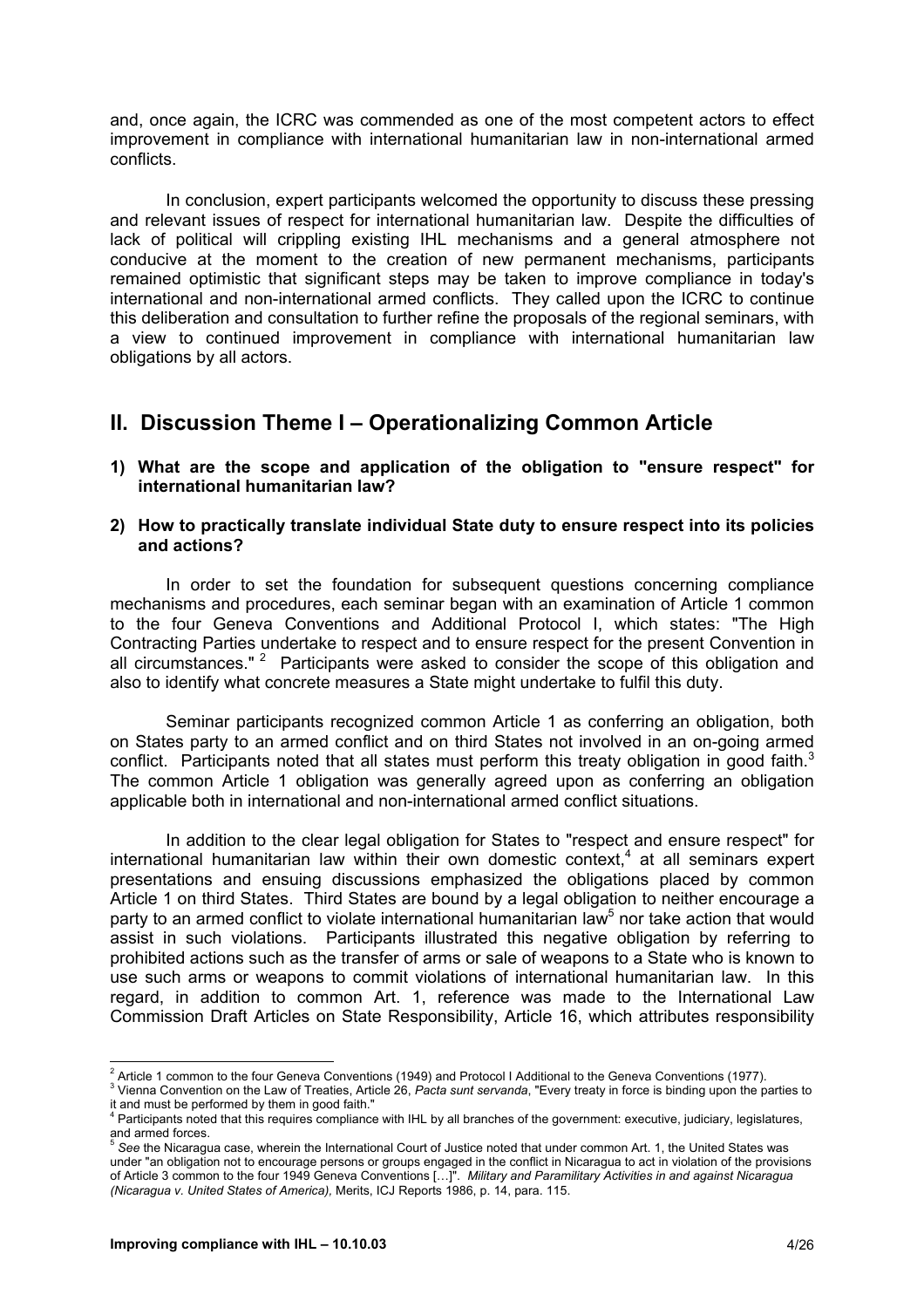to a State that knowingly aids or assists another State in the commission of an internationally wrongful act.<sup>6</sup>

Seminar participants also acknowledged a positive obligation on States not involved in an armed conflict to take action – unilaterally or collectively – against States who are violating international humanitarian law, in particular to intervene with States over which they might have some influence to stop the violations.<sup>7</sup> All participants affirmed that this entails at minimum a moral responsibility and that States have the right to take such action,<sup>8</sup> with the majority of participants agreeing that this constitutes a legal obligation under common Article 1. This is not to be construed as an obligation to reach a specific result, but rather an "obligation of means" on States to take all appropriate measures possible, in an attempt to end international humanitarian law violations. States expressed this positive obligation, for example, in the Final Declaration of the International Conference for the Protection of War Victims in 1993:

> We affirm our responsibility, in accordance with Article 1 common to the Geneva Conventions, to respect and ensure respect for international humanitarian law in order to protect the victims of war. We urge all States to make every effort to: [...] Ensure the effectiveness of international humanitarian law and take resolute action in accordance with the law, against States bearing responsibility for violations of international humanitarian law with a view to terminating such violations.<sup>9</sup>

Considering violations of international humanitarian law to be matters of international concern, participants clarified that action taken pursuant to common Article 1 should not be understood as an illegal interference in the internal affairs of another State. Furthermore, it was clearly understood that common Article 1 is not an entitlement to the use of force, a matter governed solely by the UN Charter, and that action pursuant to common Article 1 must be in accordance with international law.

Building on this foundational understanding of the scope and implications of common Article 1, seminar participants were then asked to consider how to practically translate this obligation into State practice and policies. A key question in this regard involved **how to create the political will of States**, both to ensure their own domestic respect for provisions of international humanitarian law, as well as to ensure its respect by other actors involved in an armed conflict. A positive attitude of influential states was seen as an essential prerequisite in this regard.

Beyond the question of political will of States, participants at all seminars also strongly advocated for the fostering of a **greater culture of respect for international humanitarian law** among all sectors of society, at national and international levels.<sup>10</sup> All actors – parties to conflict, third states, and civil society – must be made aware that a greater

e<br><sup>6</sup> Draft Articles on Responsibility of States for internationally wrongful acts (International Law Commission, 53<sup>rd</sup> Session, 2001), Article 16: "A State which aids or assists another State in the commission of an internationally wrongful act by the latter is internationally responsible for doing so if:

<sup>(</sup>a) That State does so with knowledge of the circumstances of the internationally wrongful act; and

<sup>(</sup>b) The act would be internationally wrongful if committed by that State.<br>Corning the chain of obligation and stap further, and expert recommen Carrying the chain of obligation one step further, one expert recommended that States should put pressure on a State they know to have influence over a violating State, urging the third State to fulfil its positive obligation under common Article 1 to attempt to ensure respect by the violating State.

Participants at one seminar discussed whether there are different levels of responsibility between enemy States, neutral States, and allies, considering that there may be a higher level of obligation for States to intervene when their allies or partners in a coalition are violating international humanitarian law. 9

International Review of the Red Cross, September-October 1993, ICRC, Geneva.

<sup>&</sup>lt;sup>10</sup> At the Pretoria conference, a parallel was drawn between the stigmatisation of slavery and the need for a similar future stigmatisation of violations of IHL.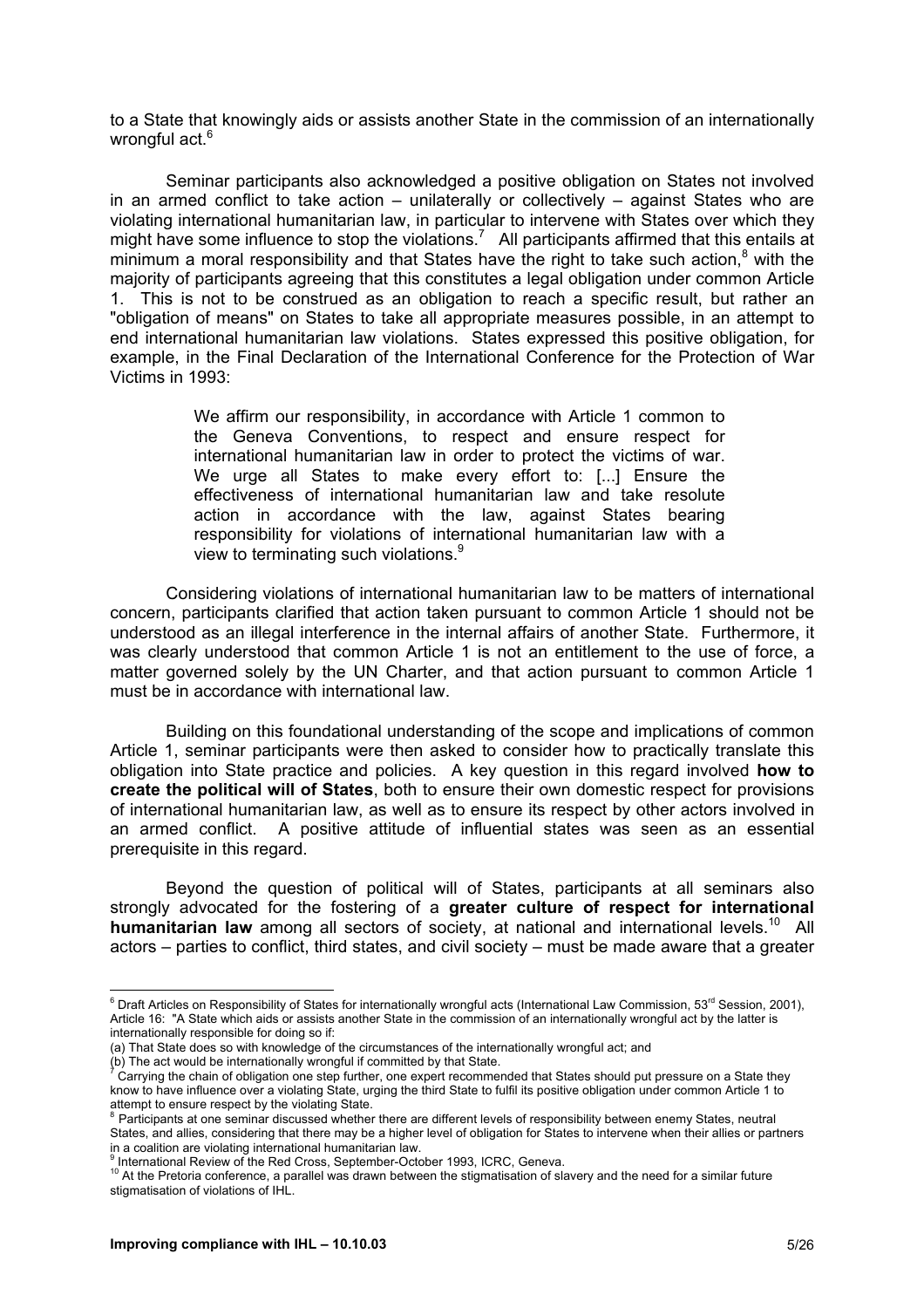respect for international humanitarian law is essential to limit the human suffering and destruction caused by armed conflict.

In order to achieve this "culture of respect", **civil society** must be sensitised to issues of international humanitarian law in the same way they are currently well-versed in issues of human rights law. Traditional non-governmental organizations and other actors in civil society must be given the necessary expertise to deal with IHL. Efforts to influence decision makers should include other actors such as churches or religious communities, trade unions, and other community organizations, many of whom might not be aware that they share the same ideas and ideals as those underlying international humanitarian law. Components of the Red Cross and Red Crescent Movement may be useful in sensitising and in capacity building. Finally, public opinion must be strengthened, both against the effects of war as well as concerning the role of international humanitarian law in protecting those affected by armed conflict.

Within a strong culture of respect for international humanitarian law, many actors may work to hold States responsible for their obligations under IHL and, more specifically, under common Article 1. Regarding what concrete actions States might take – either individually or collectively – to fulfil their common Article 1 obligations, seminar participants urged the following:<sup>1</sup>

- **Dissemination and education** are essential actions that must be vigorously pursued in peacetime, targeting various sectors including: politicians, opinion makers, academics, military personnel, youth, civil society, media, and the general public. In this regard, participants pointed to successful campaigns by civil society, resulting in States ceasing to give aid to violating States or other effective measures to ensure compliance with international humanitarian law. The efforts of non-government organizations were endorsed by participants as highly effective, in their work of factfinding and documentation, reporting, and denunciation regarding issues of international humanitarian law. The important role of national commissions for IHL was mentioned and speakers encouraged their creation by States. National Societies of the Red Cross and Red Crescent were also endorsed as valuable partners in spreading knowledge, although it was thought that their staff members and volunteers might need appropriate training in order to undertake this task. Some participants indicated that dissemination and education programs should be culturally adjusted to make them understandable.
- States must be encouraged to enact **national penal legislation** in order to be in a position to punish violations of international humanitarian law, during and after an armed conflict. Prosecution of war criminals should be highly visible in order to create a deterrent effect during armed conflicts.<sup>12</sup>
- Participants welcomed increased application of *universal jurisdiction* and other **international developments in repression for violations of international humanitarian law**, such as the creation of the International Criminal Court (ICC) and *ad hoc* tribunals. States were called upon to cooperate with the ICC, or at least not to thwart its efforts, as part of their obligation under common Article 1.
- Utilize the **existing mechanisms of IHL**, for example by referring situations of conflict to the International Fact Finding Commission or by offering to serve as a Protecting Power (discussed below, pp. 9-11).

<sup>&</sup>lt;sup>11</sup> One participant called for the drafting of a list of minimum obligations required by common Article 1.<br><sup>12</sup> It was noted, however, that an emphasis on national legislation assumes that the domestic legal systems are effective, although many perhaps are weak systems where norms might be ignored in practice.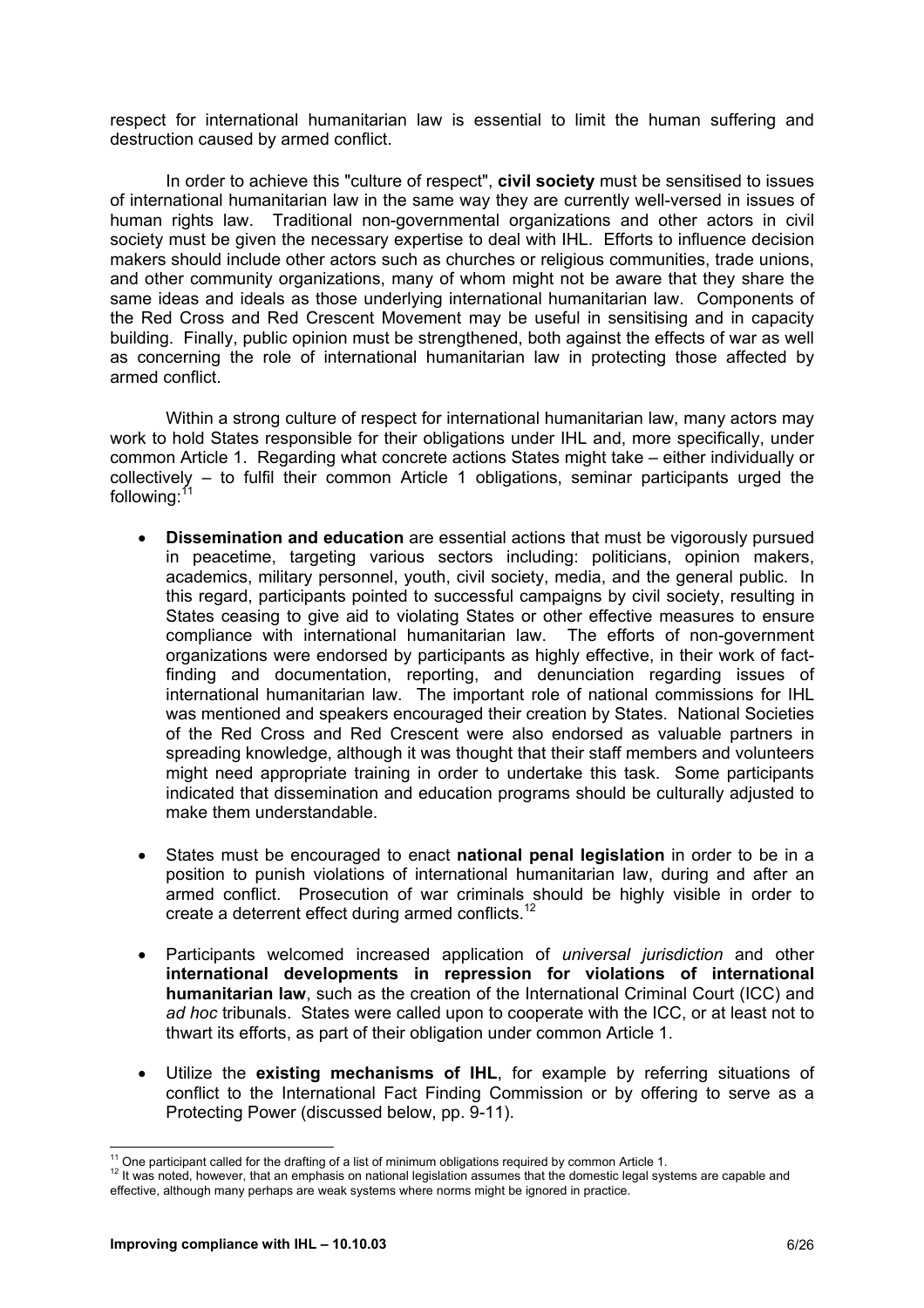- **Scrutinize all intended sales of armaments** to ensure that their export is not contrary to the provisions of any of the international humanitarian law/disarmament instruments, and that they are not used in violation of the provisions of any of the Conventions. In this regard, States should adopt legislation that would limit their capacity to aid others in violations of international humanitarian law, for example legislation that forbids the transfer of arms to violating States. In particular the trade of small arms to non-state actors needs to be addressed. This should be done at all levels domestically, in cooperation between governments regionally, and globally. Violators should be prosecuted. Similar action was suggested against illicit trade in drugs, natural resources (including gems or diamonds), and works of art, often undertaken to finance the continuation of armed conflict.
- In conflicts where they may have some influence, States should **engage in confidential, discreet negotiations**. 13
- **Sanctions** may be an efficient action, if they are properly targeted and not harming those whom they are meant to protect in the end. It was noted, however, that in practice sanctions have been easily evaded.
- States were called upon to initiate more actions in **cooperation with the United Nations** (discussed below, p. 11)
- Exert **diplomatic pressure** on violating States individually, collectively or through the actions of regional or international organizations.
- Make **public denunciations** of violations of international humanitarian law individually, collectively, or through regional or international organisations.
- Undertake coercive measures, including **lawful reprisals** or **acts of retortion**  (including refusal to enter into treaties or agreements with violating State; expulsion of diplomats; severance of diplomatic ties; suspension of public aid).<sup>14</sup> Withdrawal of financial support as in the case of South Africa during Apartheid was seen as an effective measure as well as the refusal to grant over-flight rights for planes from a State that is found to be in breach of international humanitarian law.
- Where a situation has been created through international humanitarian law violations (e.g. the creation of a new state or establishment of a new government), States should **refuse to recognize the state of affairs** politically and should cut all aid or assistance.
- In the context of the upcoming  $28<sup>th</sup>$  International Conference of the Red Cross and Red Crescent, States should make **pledges to promote respect for and implementation of international humanitarian law**. As indication of this commitment, States should review and consider withdrawing their reservations to the Geneva Conventions and other instruments of international humanitarian law.

  $13$  One participant noted that although this form of quiet diplomacy may be effective, its one weakness is that it keeps the public in the dark.

 $14$  One participant questioned the lawfulness of third States taking reprisal action, referring to the Draft Articles on Responsibility of States for internationally wrongful acts (International Law Commission, 53rd Session, 2001), Article 54, *Measures taken by States other than an injured State*: "This chapter does not prejudice the right of any State, entitled under article 48, paragraph 1, to invoke the responsibility of another State, to take lawful measures against that State to ensure cessation of the breach and reparation in the interest of the injured State or of the beneficiaries of the obligation breached." Based on Article 54, the participant argued that the formulation of "lawful measures" excludes reprisals.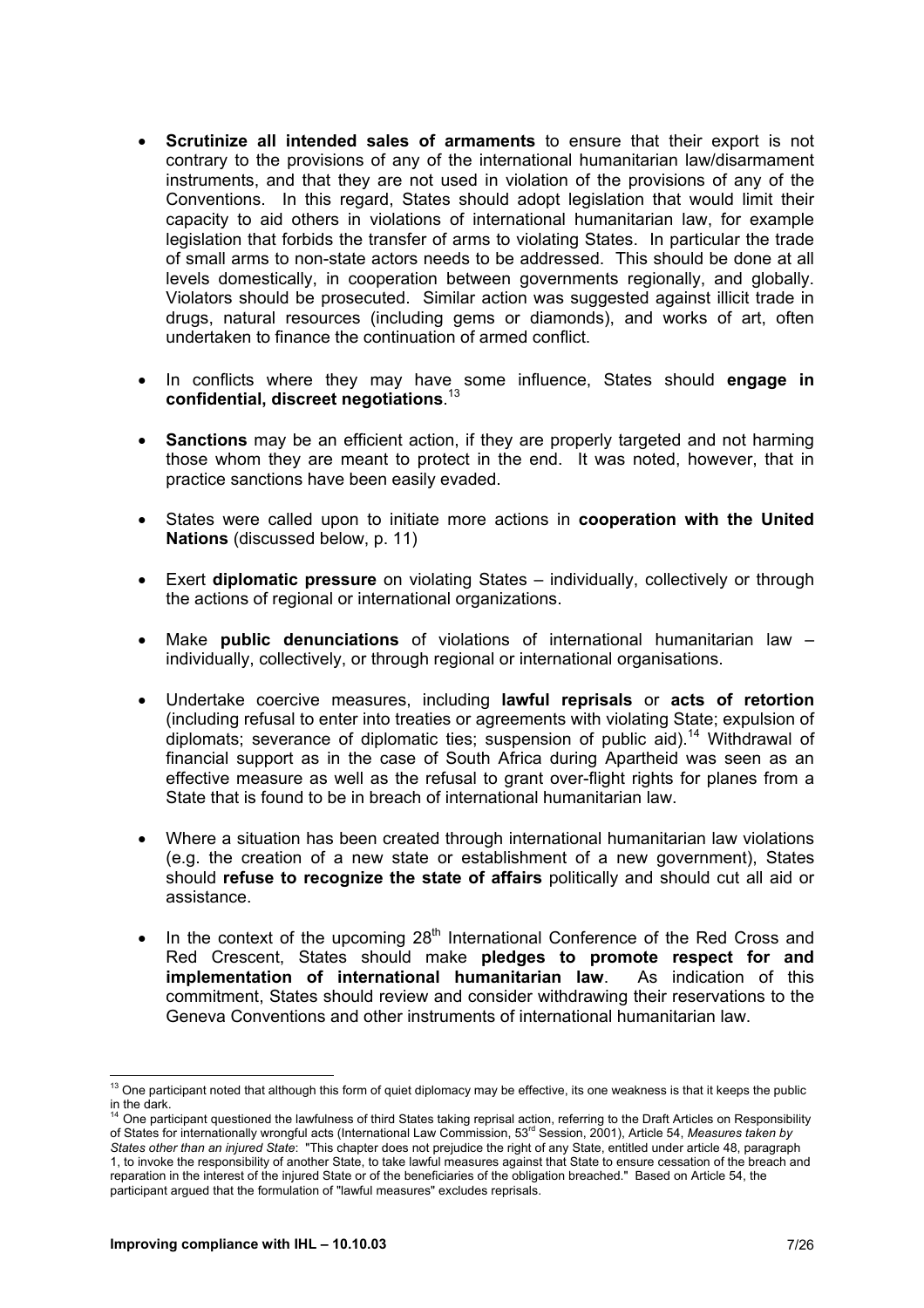- **Resort to International Court of Justice** (ICJ)<sup>15</sup> in cases of difference of opinion concerning the application or interpretation of international humanitarian law in a specific context<sup>16</sup> or request an advisory opinion on a legal question related to compliance with international humanitarian law.17
- **Offer to send peacekeeping forces**, making certain that those forces have a specific mandate to ensure respect for international humanitarian law in the context.
- **Amend domestic laws on asylum** to both facilitate the acceptance of individuals who were victims of violations of international humanitarian law and to prevent asylum for perpetrators of violations.

Participants, in particular in Pretoria, Mexico City and Bruges, showed great enthusiasm for **regional cooperation** in ensuring compliance with international humanitarian law, noting that many of the initiatives suggested above would be strengthened if considered collectively or at the regional level. Regional initiatives were considered effective, not only in responding to violations of international humanitarian law but also in preventative systems of "early warning" prior to the outbreak of hostilities. Participants to the Pretoria seminar voiced great hopes for the existing and foreseen regional and sub-regional structures.<sup>18</sup> Participants in Mexico City advocated strongly for recourse to the Organisation of American States (OAS) and its Inter-American Commission and Court of Human Rights, pointing in particular to the credibility the Inter-American Commission has acquired through its accurate and expert dealings with issues of compliance with international humanitarian law. Bruges participants discussed the merits of developing "common positions" within the European Union regarding compliance with international humanitarian law. In Cairo and elsewhere, participants advocated cooperation within the Inter-Parliamentary Union, as well as other means to strengthen internal lobbies ("lobbies of internal elites") within countries that can network and convince States of their international humanitarian law obligations. Thus, even where formal regional bodies do not exist, seminar participants endorsed the usefulness of informal cooperation among States, to ensure respect for international humanitarian law.

#### **3) How can existing international humanitarian law mechanisms and bodies better be used?**

Regarding existing international humanitarian law mechanisms, most participants agreed that, in principle, the existing mechanisms are not defective and indeed have great potential. While a bit of fine-tuning might be necessary and possible, the major problem is the **lack of political will** by States to seize them, and in particular, the reliance of most existing IHL mechanisms on the initiative or acceptance of the parties to a conflict in order to act. Absence of political will was also considered to be a result of lack of financial means and other support and lack of knowledge as to their potential. The need to increase specific knowledge concerning existing mechanisms was seen as particularly urgent among influential opinion makers and thus participants pointed to a need to identify those who must be informed and influenced in this regard: state authorities, intellectuals, media, civil society.

 <sup>15</sup> Although this suggestion was supported by some participants, others questioned whether the ICJ is the most effective tool to use in this regard.

This is legally possible if the States in question have given their consent to ICJ's competence, either through the optional

clause of compulsory jurisdiction or through *ad hoc* agreement.<br><sup>17</sup> An Advisory Opinion may be requested only by the UN General Assembly, the Security Council, or other UN organ or specialized agency authorized by the General Assembly, and only concerning an "abstract legal question" and not a particular dispute, although often a specific dispute may be underlying the question put to the court.<br><sup>18</sup> Specific mention was made of the future role of sub-regional organisations such as the Southern African Development<br><sup>18</sup> Spec

Community (SADC) and the Economic Community of West African States (ECOWAS), and various bodies or councils of the African Union. Participants in Pretoria also discussed the potential effectiveness of the Peer Review process and mediation by members of the African Union Council of the wise.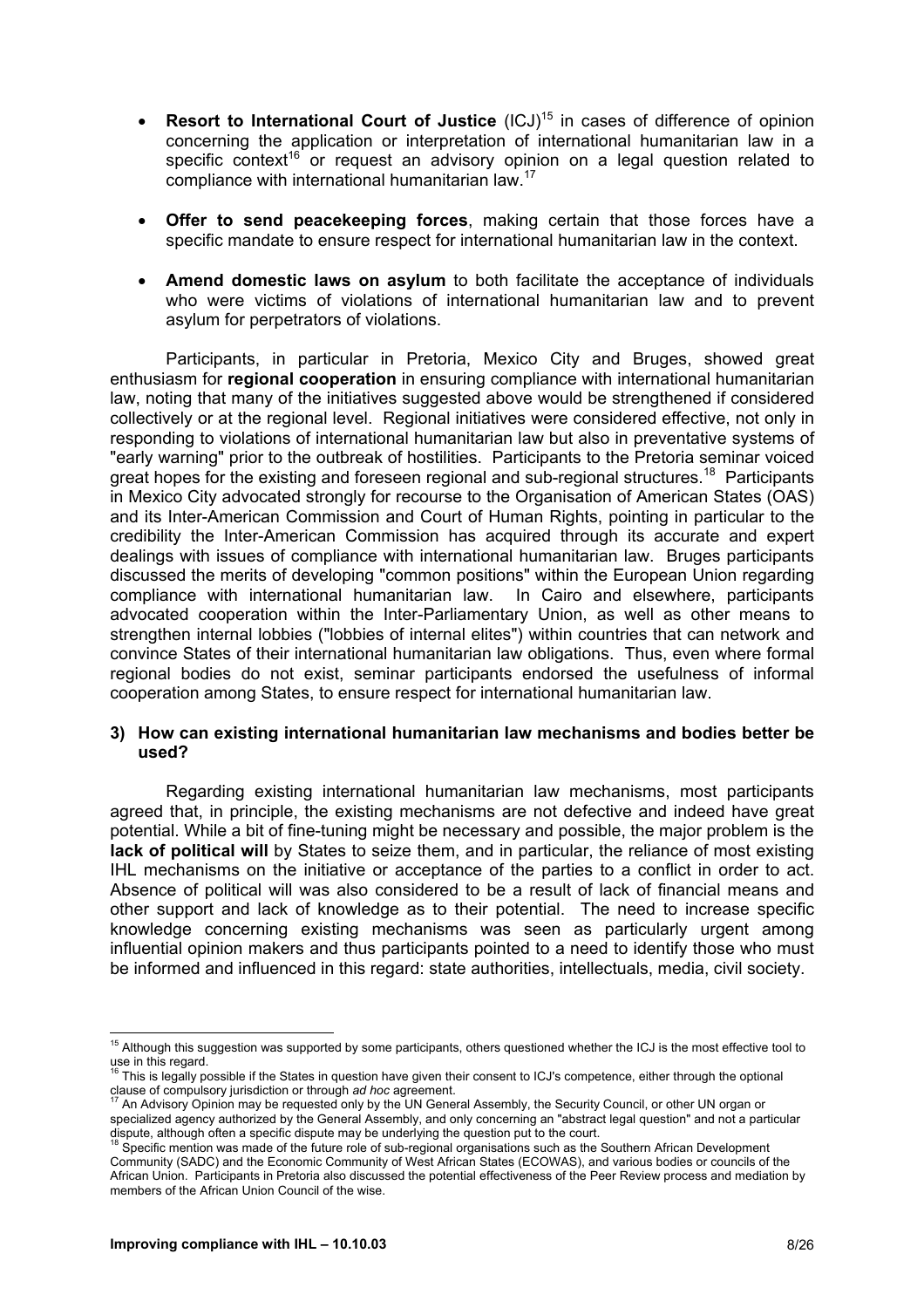There was an agreement that the existing mechanisms of IHL suffer from **lack of use and a resulting lack of effectiveness**, although it was also noted that the lack of use in practice makes it impossible to properly evaluate the efficiency of the various mechanisms. Several participants called on everyone to focus creatively and optimistically on how to improve the situation.

From the agreement on lack of use and lack of effectiveness, however, participants were strongly divided on what should be the proper response. Although many participants submitted ideas for new mechanisms (see discussion below, p. 15), others – perhaps a greater number – voiced a strong preference to focus efforts on the reform or re-invigoration of existing mechanisms (discussed immediately below), declaring that the effectiveness of these mechanisms may be properly evaluated only after they have been put to use.

Those participants endorsing the resort to existing mechanisms held strongly to the opinion that more mechanisms will not necessarily mean more effectiveness. Some voiced concerns about a potential danger of fragmentation with a proliferation in IHL compliance mechanisms and advocated for a safeguarding of the universality of international humanitarian law.<sup>19</sup> They pointed to the existing low level of enthusiasm for the current mechanisms on the part of States party to the Geneva Conventions and Additional Protocols, and warned that, although it might be a laudable long-term goal, it is too idealistic in this climate to think about the introduction of new permanent bodies or mechanisms. Proponents of this position called upon all to focus on the improvement of existing mechanisms and their adaptation to situations of non-international armed conflict. Part of the revitalization of existing mechanisms might be to give them functions participants considered desirable in potential new mechanisms and increase their tasks, strengthening them instead of weakening them.

Participants considered each existing mechanism and the possibilities for reform or renewal:

#### *Enquiry procedure* (Geneva Conventions I-IV, arts. 52/53/132/149)

Some participants supported the enquiry procedure as a potentially attractive option to parties to an armed conflict, due to the bilateral nature of the procedure. Given that a belligerent State *is bound* to accept the enquiry once activated by a party to the conflict, but that States need to agree on the procedure of enquiry or the appointment of an umpire, it was suggested that the drafting of a model procedure might facilitate acceptance by States. One proposal for a more stringent provision was the requirement of automatic acceptance of a proposed model procedure.

It was also recommended that agreement on an enquiry procedure be routinely included in bilateral agreements between parties to an armed conflict. Participants disagreed, however, on whether such bilateral agreements would be more realistically pursued during the "soft phase" preceding a full-fledged armed conflict or after hostilities have begun.

The provisions on arbitration contained in the Hague Convention (I) for the Pacific Settlement of International Disputes (Hague I) (29 July 1899) revised on 18 October 1907 might serve as a basis today. Their lack of use in the past does not mean they could not be used in the future.

 $19$  In order to reduce the risk of fragmentation of IHL interpretation, one participant advocated for a system of referral of an IHL related case from a domestic court system to an IHL body, modelled on the opportunity within the European Union to refer cases to the European Court of Justice. With regard to the *ad hoc* Tribunals, it was pointed out that the common Appeals Chamber facilitates a uniform case law, and the hope was expressed that the International Criminal Court would take into consideration jurisprudence from the two *ad hoc* tribunals.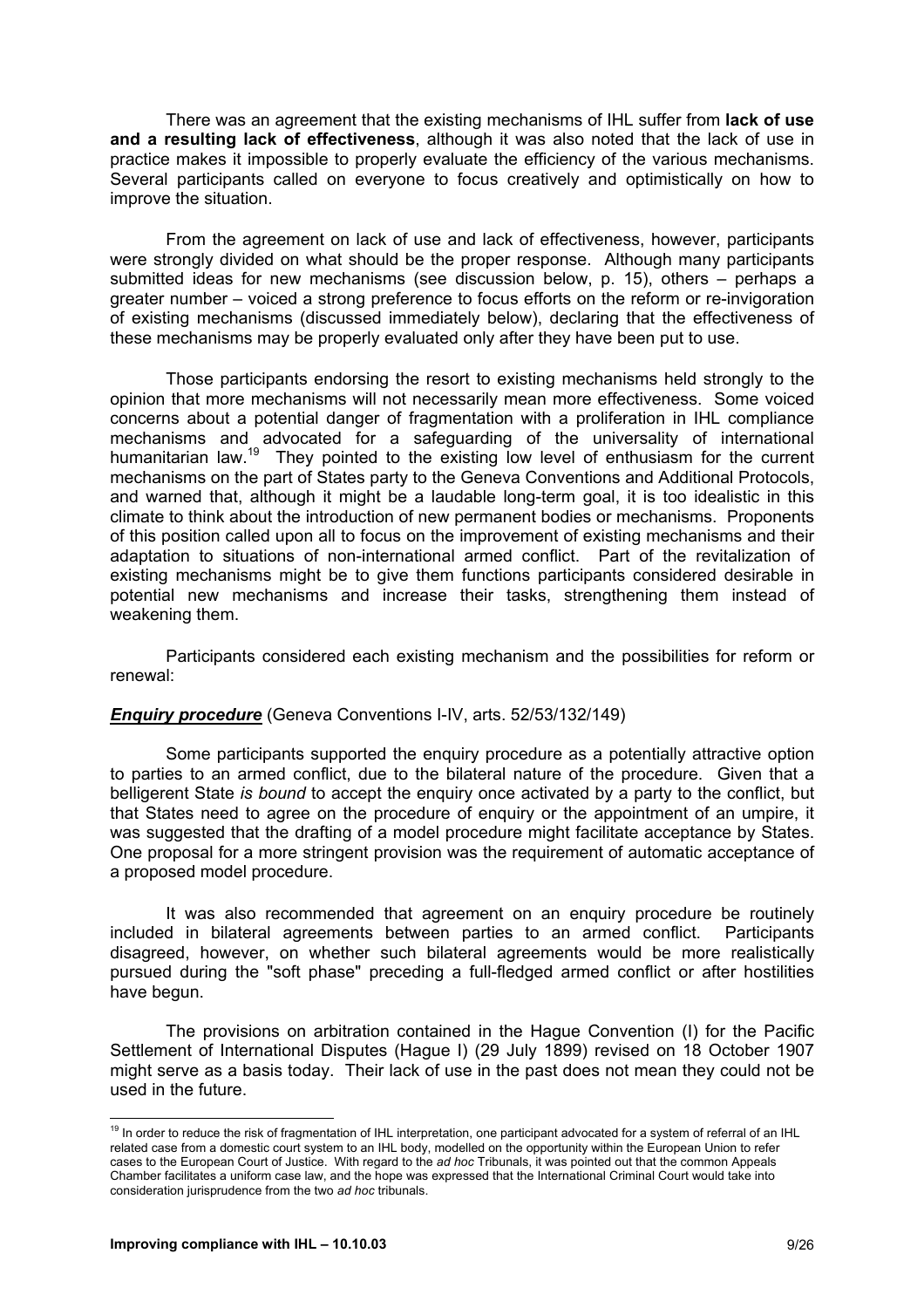#### *Meeting of High Contracting Parties* (Additional Protocol I, art.7)

Participants saw value in pursuing meetings of High Contracting Parties. The proposal for more regular periodic meetings gained support.

Two main challenges were called to mind: first, the subject matter, and second, who might propose the convening of a meeting. Regarding subject matter, article 7 of the First Additional Protocol provides that meetings of High Contracting Parties may be convened "to consider general problems concerning the application of the Conventions and of the Protocol." Although some might consider that a meeting to discuss "general problems" might not have a direct impact on the conduct of Parties during an armed conflict, several experts pointed out that all "general problems" concerning compliance with international humanitarian law necessarily stem from specific violations. Thus, there should be no hesitancy to convene meetings of High Contracting Parties, as any decisions or deliberations will be relevant to state practice. A number of those who saw some merit in a conflictspecific meeting of High Contracting Parties indicated that such a meeting would not have an effect without the possibility of adopting sanctions in case of non-compliance.

Article 7 meetings of High Contracting Parties were discussed, at one seminar, as a potentially valuable opportunity to achieve State consensus on interpretations of general issues of international humanitarian law. Such a consensus on interpretation was considered easier to secure than agreement on revisions or amendments to the law.

Under Article 7 of the First Additional Protocol, the depositary of the Additional Protocol convenes meetings of the High Contracting Parties at the request of one of the Parties. Some participants suggested that the ICRC might also take an active role to propose that the depositary convene a meeting, noting that it is often politically difficult for States to take such an initiative. One new proposal was for meetings of High Contracting Parties to be convened on the basis of a report on problems related to lack of respect for international humanitarian law. Although some advocated for the report to be submitted by the ICRC, it was generally considered that this might have a negative impact on the neutrality of the institution. Alternatively, a proposal was made for a new expert body to be created whose task it would be to compile reports from States, non-governmental organizations, and individuals, for submission to the High Contracting Parties. This body would not take decisions on compliance, but would simply put together the report and request the meeting to be convened.

#### *International Fact Finding Commission*20 (Additional Protocol I, art. 90)

Of all discussions of existing mechanisms, the greatest support was voiced for the International Fact Finding Commission (IFFC) and the advantages that might be gained through its seizure. The Commission was described as an existing body of expert members, poised ready to aid in the efforts to improve compliance with international humanitarian law, both through fact finding as well as by assisting with reconciliation efforts through its "good offices" function. Compared to the enquiry procedure described above, it has the advantage of being a permanent body with a standard procedure.

However, the **lack of will** by parties to an armed conflict was seen as the main impediment in the existing IFFC procedure that is based on State initiative and acceptance. For States that might be subject to enquiry, they may decide not to seize the Commission because they are protective of sovereignty, unwilling to have their actions scrutinized by others, or concerned that the Commission's findings might have a direct impact on State

 $\overline{a}$  $^{20}$  The Commission is often referred to, in the alternative, as the International Humanitarian Fact Finding Commission (IHFFC).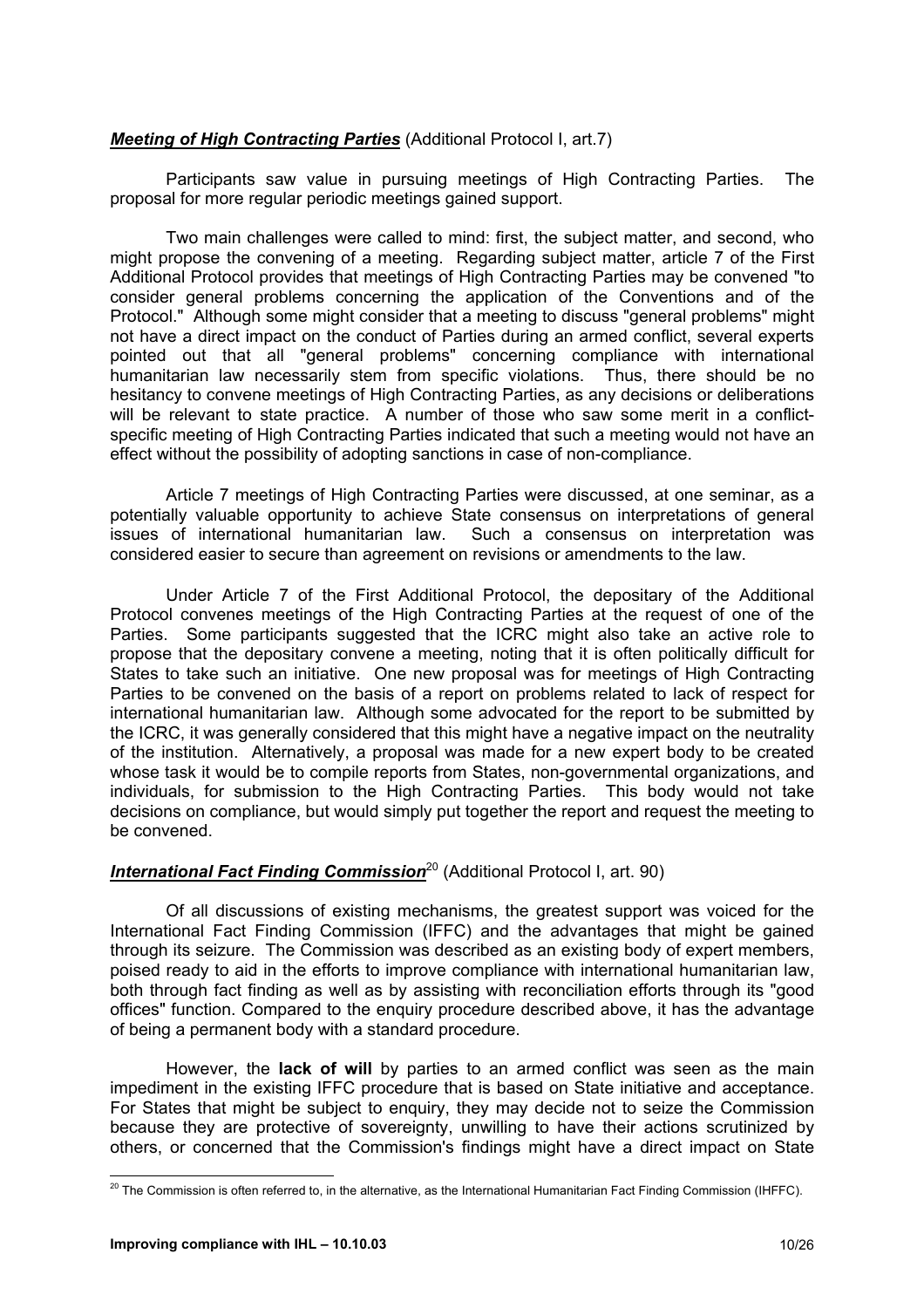responsibility and possibly also on issues related to the *ius ad bellum* (international rules governing the right to employ force). However, it was noted that recent advances such as the adoption of the International Criminal Court Statute and developments in the context of the World Trade Organization<sup>21</sup> signal a change in State willingness to accept scrutiny by others. To benefit from this shift in attitude, however, requires awareness building concerning the utility of and need for the International Fact Finding Commission.

It was urged that the **UN should be encouraged to utilize the International Fact**  Finding Commission,<sup>22</sup> for example based on UN Charter Chapter VII, and thus use the expertise of its members. The question was asked why the UN has thus far used *ad hoc* factfinding missions and not relied on the existing International Fact Finding Commission. Given their expertise in international humanitarian law the members of the Commission may be used in fact finding missions mandated by the UN, and thus have the opportunity to prove in practice their competence and increase the acceptability of future work of the International Fact Finding Commission.

To counter the problem of lack of will some participants advanced the possibility of **amendments to the trigger mechanism** of the International Fact Finding Commission, in order to dissociate seizure of the Commission from State initiative. Several proposals were put forward: The Commission may have a *proprio motu* competence; a right of initiative could be given to non-governmental organizations or individuals; protecting powers or the UN Security Council may make a referral to the Commission. Where the International Fact Finding Commission itself takes initiative to encourage States to seize it for enquiry, it was recommended that they make public a State refusal to do so. It was reminded that, without any change to Article 90 or existing procedures, States not involved in an armed conflict might trigger the Commission, provided that the States party to an armed conflict have accepted the Commission's competence, by either Declaration or *ad hoc* acceptance. Third states should also encourage parties to an armed conflict to seize the International Fact Finding Commission.

In response to concerns that the procedures of the Commission are prohibitively cumbersome or heavy, Commission members advised that there is **freedom by consent to alter the procedures** and to adopt others on an *ad hoc* basis that might be more compatible with a given situation. For example, it was proposed that the membership of the Commission for a specific enquiry might be modified to a smaller number of three (from the seven members foreseen in Article 90).

Furthermore, more emphasis should be placed on the alternative role of the International Fact Finding Commission, through the offering of the **Commission's good offices**, which, as compared to the enquiry function, has the advantage of being forwardlooking and thus perhaps perceived as less threatening to state sovereignty. It was submitted that an appeal to the good offices of the Commission might be included in bilateral agreements between parties to an armed conflict and the procedures adapted to the needs of the parties.

Some suggested that the International Fact Finding Commission should have **quasijudicial powers** to give binding decisions. Also, one participant considered the main problem to be the question of publication of results, recommending that the Commission should be able to make its findings public.

<sup>&</sup>lt;sup>21</sup> In relation to the World Trade Organization. States have accepted procedures with a certain degree of automatic review. 22 Similarly, during the Bruges seminar it was suggested that the European Union adopt a common position calling upon

European States to make use of the International Fact Finding Commission.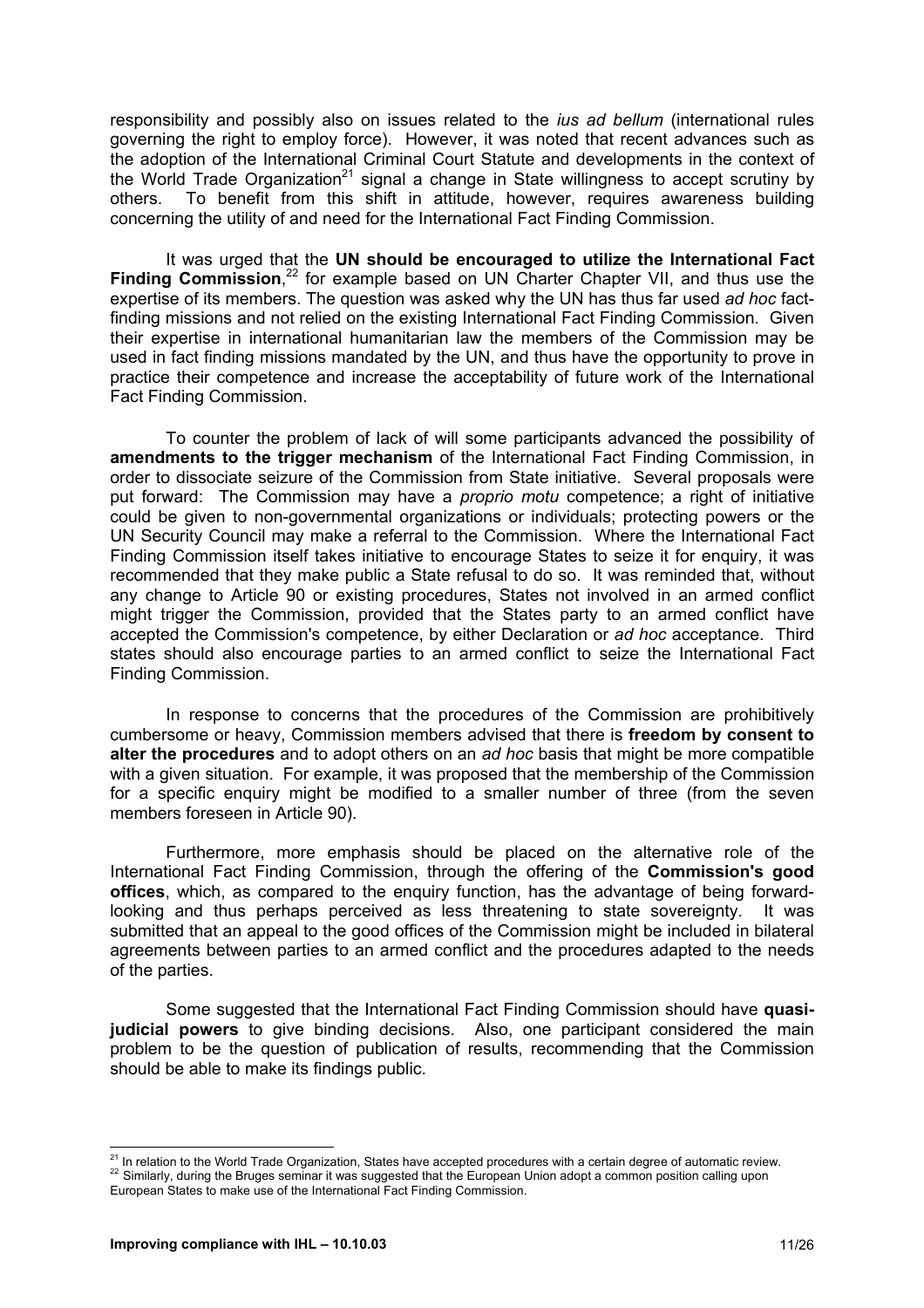A major problem for some countries appears to be the **financial burden** that they have to bear if the International Fact Finding Commission takes action. This argument of cost was seen as a crucial issue for the acceptability of any compliance mechanism. To address this issue, some participants advocated for the creation of a fund to be managed by an independent body, where fifty percent of the costs of a Commission enquiry would come from the fund and the other fifty percent from the parties to the conflict in question.

#### *Protecting Powers and their substitutes* (Geneva Conventions I-IV, arts. 8/8/8/9; Additional Protocol I, art. 5)

Although the Geneva Conventions and the First Additional Protocol foresee an *obligation* to designate a Protecting Power, this mechanism has seldom been used since World War II. Some participants claimed that this provision has now fallen into disuse, doubting that the mechanism can be revived.23 A number of possible reasons for the failure to designate a Protecting Power were indicated: (1) the perception that very few States are considered "neutral" and either able or willing to carry out the role of Protecting Power; (2) the majority of current conflicts are non-international armed conflicts, where Protecting Powers are not foreseen; (3) States may not recognize the existence of the armed conflict; (4) sometimes diplomatic relations are maintained despite the conflict; (5) often the ICRC *de facto* undertakes most of the functions of a Protecting Power.

In order to revitalize the role of Protecting Powers, a number of suggestions were made:

- Improve knowledge of the potential utility of Protecting Powers.
- Establish a list of neutral States willing and able to take on the role of Protecting Powers.
- Suggest appointment of a single Protecting Power common to all parties in the armed conflict.
- Conversely, to lighten the burden on one or two Protecting Powers, appoint three States with one State coming from the region of the conflict.
- Entrust to the Protecting Power the function of referral of alleged grave breaches and other serious violations of international humanitarian law to the IFFC, removing the condition of consent of/initiative by the parties to the conflict.

Participants also proposed that the ICRC should display a greater readiness to accept the role of substitute protecting power or that the ICRC should automatically take this role. However, it was noted that the ICRC prefers to act from its own legal basis, as this enables the institution to freely pursue its initiatives without threat to the fundamental principles of neutrality and independence.

#### *Cooperation with the United Nations* (Additional Protocol I, art.89)

Article 89 of the First Additional Protocol provides: "In situations of serious violations or the Conventions or of this Protocol, the High Contracting Parties undertake to act jointly or individually, in co-operation with the United Nations and in conformity with the United Nations Charter." Although there was no in-depth discussion on whether this provision creates an *obligation* to resort to the UN in situations of serious violations of international humanitarian law, many of the suggestions from participants as to how States might fulfil their common Article 1 obligation referenced cooperation with the UN and greater use of the various UN bodies and mechanisms for IHL compliance. When encouraging States to consider cooperation with the UN in this regard, participants noted the increasingly active role the UN,

 $^{23}$  Interestingly, it was noted that although European governments may see this mechanism as having fallen into disuse, governments in other regions (Asia and Africa in particular) allegedly are not aware of it or its potential.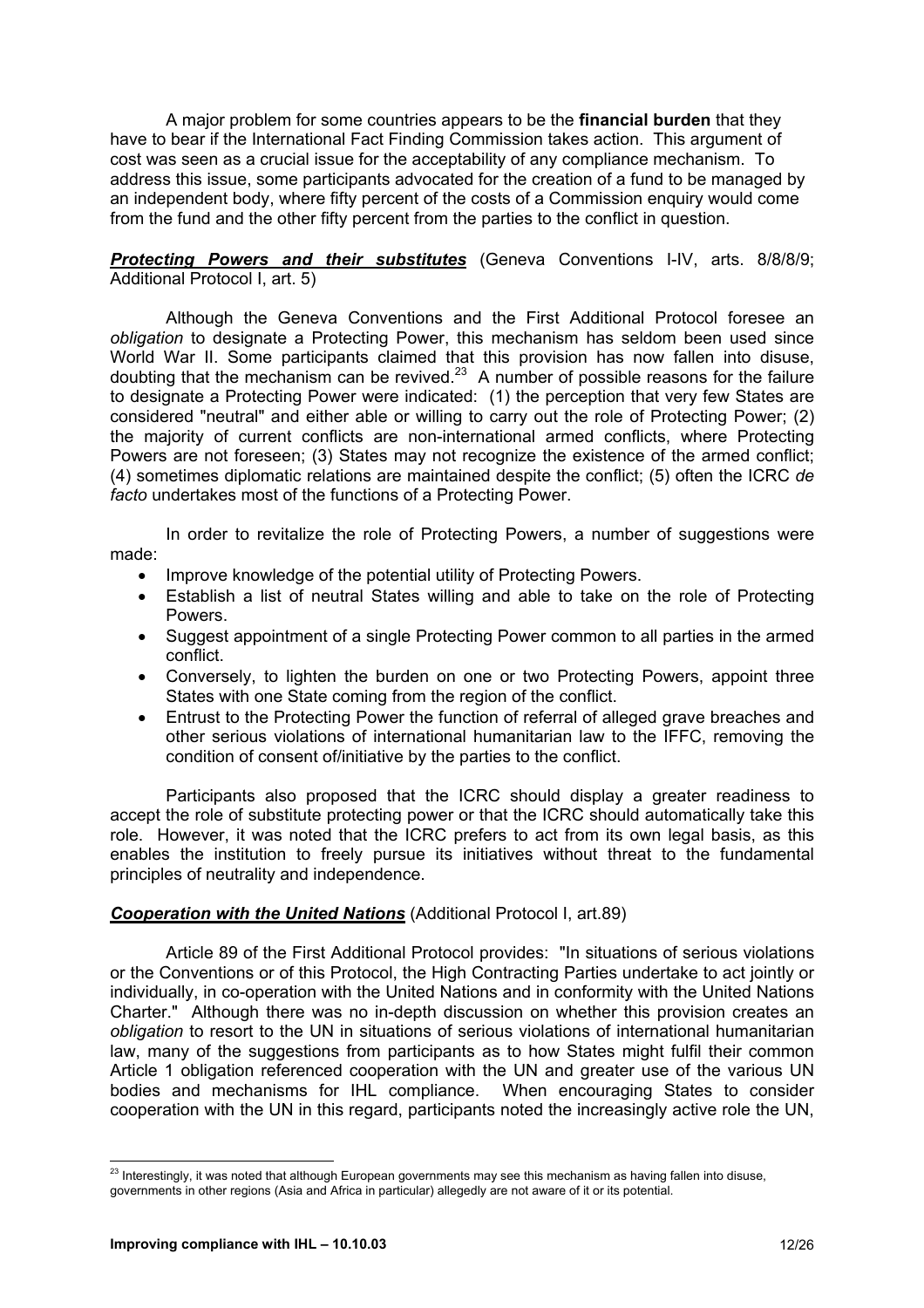and in particular the Security Council, are taking regarding compliance with international humanitarian law.

The numerous submissions referring to use of existing UN mechanisms are summarized below (p. 15), with the summary of deliberations concerning existing human rights mechanisms. More generally, participants made the following additional proposals for State cooperation with the UN:

- As constituent members of the various UN organs, States should request appropriate UN bodies to: issue statements on applicability of international humanitarian law and denunciation of violations committed; impose sanctions; establish *ad hoc* tribunals; trigger prosecution by the International Criminal Court; give specific mandate to peacekeeping forces to ensure a better respect for international humanitarian law.
- Create a Security Council-affiliated supervisory mechanism for international humanitarian law, which is triggered automatically when the Security Council makes a resolution authorizing use of force. This might be conceived of as either a permanent mechanism, triggered by Chapter VII resolution, or an *ad hoc* mechanism established for the specific context related to the authorized use of force.
- Ask the Security Council to, using its mandatory powers, decide that the International Fact Finding Commission must be seized.
- Advocate for the creation of UN *ad hoc* fact-finding commissions to evaluate international humanitarian law compliance. To the contrary, however, other participants noted that this role should be left to the International Fact Finding Commission and the UN should be encouraged to seize the existing Commission rather than create its own *ad hoc* fact finding commission.
- Seek a declaration from heads of States, at UN level similar to the millennium summit, in which they reiterate their support for international humanitarian law and set concrete targets.

Despite the frequent calls for State cooperation with the UN, some participants also strongly declared concerns that the Security Council in particular is currently too politicised and thus constrained and selective in which issues it addresses. Other experts, however, indicated that the Security Council must still be called upon to act, regardless of such concerns. Speakers recalled that, despite an apparent imbalance of power between decision makers, all States must recognize that the protections of international humanitarian law are universal, to be applied and complied with by both weak and strong nations. A number of experts identified a possible obligation on permanent members of the Security Council not to use an unreasonable or politically motivated veto, although other participants disagreed.

Interestingly, under this agenda topic many of the participants focussed on cooperation with regional bodies rather than with the UN.

#### *Role of the ICRC*

Participants at all seminars commended the ICRC for its initiatives concerning compliance with international humanitarian law, noting its great reputation for independence and impartiality and the prestige that has followed its successful endeavours. ICRC activities in areas of promotion of treaties and implementation, monitoring of IHL compliance, and contributions to the further development of international humanitarian law were specifically called to mind.

Commenting on the moral and political authority that the ICRC enjoys, many participants advocated for a greater ICRC role in reminding States and non-state actors of their obligations under international humanitarian law. To further improve IHL compliance, seminar participants suggested that the ICRC might consider doing the following: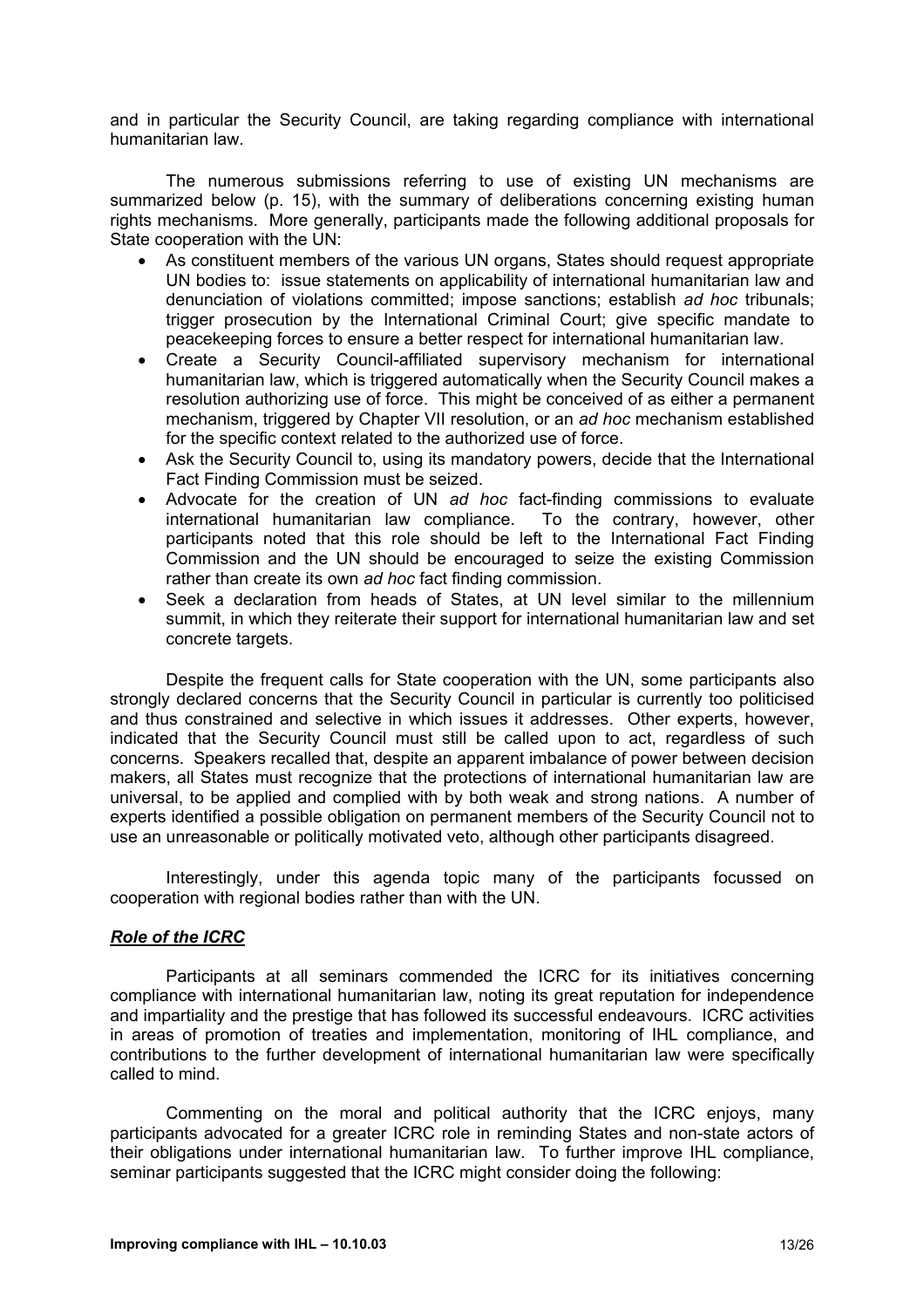- When aware of international humanitarian law violations in a particular context, ICRC might bring these concerns to a group of interested states, encouraging them to take action through denunciation, bilateral pressure, etc. A willingness to do this will enhance the ICRC role of facilitator, and protect it from having to take the role of denunciation.
- For particularly egregious and systematic violations of international humanitarian law, the ICRC should make public appeals – as it has done at various times over the years.
- In addition to its current efforts to educate armed forces concerning IHL, the ICRC should train legal advisors to the armed forces in the "soft skill" of how to make themselves heard in the chain of command during armed conflict regarding respect for international humanitarian law. This is not intended to increase knowledge, which the military instructor likely already has, but focuses rather on improving skills of influence during the armed conflict.

While calling for greater ICRC activity and initiative, participants also cautioned that the unique role of the ICRC must be protected; it must not be asked to do anything that would impinge on its neutrality and impartiality or compromise its operational activities and the protection offered on the ground for those vulnerable to the effects of armed conflict. In addition, the mandate of the ICRC must be reinforced in order to permit increased access to the victims of armed conflict. One participant who was not in favour of an increased role for the ICRC in denouncing violations noted that the institution is appropriately "victim-oriented" and not "violation-oriented".

All of the above-mentioned mechanisms are mandated for use during international armed conflict and do not apply *per se* to non-international armed conflict. Under Article 3 common to the four Geneva Conventions and First Additional Protocol and Article 18 of the Second Additional Protocol, the ICRC or other organizations may offer their services in noninternational armed conflict. In addition, the International Fact Finding Commission has expressed its willingness to conduct an enquiry related to a non-international armed conflict. Further discussion of compliance with international humanitarian law in non-international armed conflict is included below, p. 19.

#### **4) To what extent can existing supervision mechanisms or bodies of other branches of international law be effectively used in the field of international humanitarian law?**

Seminar discussions on this topic focussed predominately on the various universal and regional human rights systems, and their consideration of issues of compliance with international humanitarian law.<sup>24</sup> It was noted that many human rights bodies – both universal and regional – have taken the initiative to consider issues of international humanitarian law; this growing trend may not be surprising given that, in times of armed conflict, human rights often are not respected unless international humanitarian law is likewise respected.

At all seminars, the majority of participants recognized a strong complementarity between human rights and international humanitarian law, particularly as to their common objective: the protection of humanity. Participants noted, in particular, the overlapping of fundamental human rights and provisions of international humanitarian law pertaining to issues such as right to life, prohibitions against torture and degrading treatment, and conditions of detention. However, participants at all seminars also cautioned strongly against

 <sup>24</sup> Participants also discussed avenues of criminal repression, including bringing cases before the International Criminal Court or *ad hoc* tribunals and the pursuit of cases based on principle of universal jurisdiction. As criminal repression was, however, outside of the direct scope of the seminars, specific details of these interventions are omitted from this report.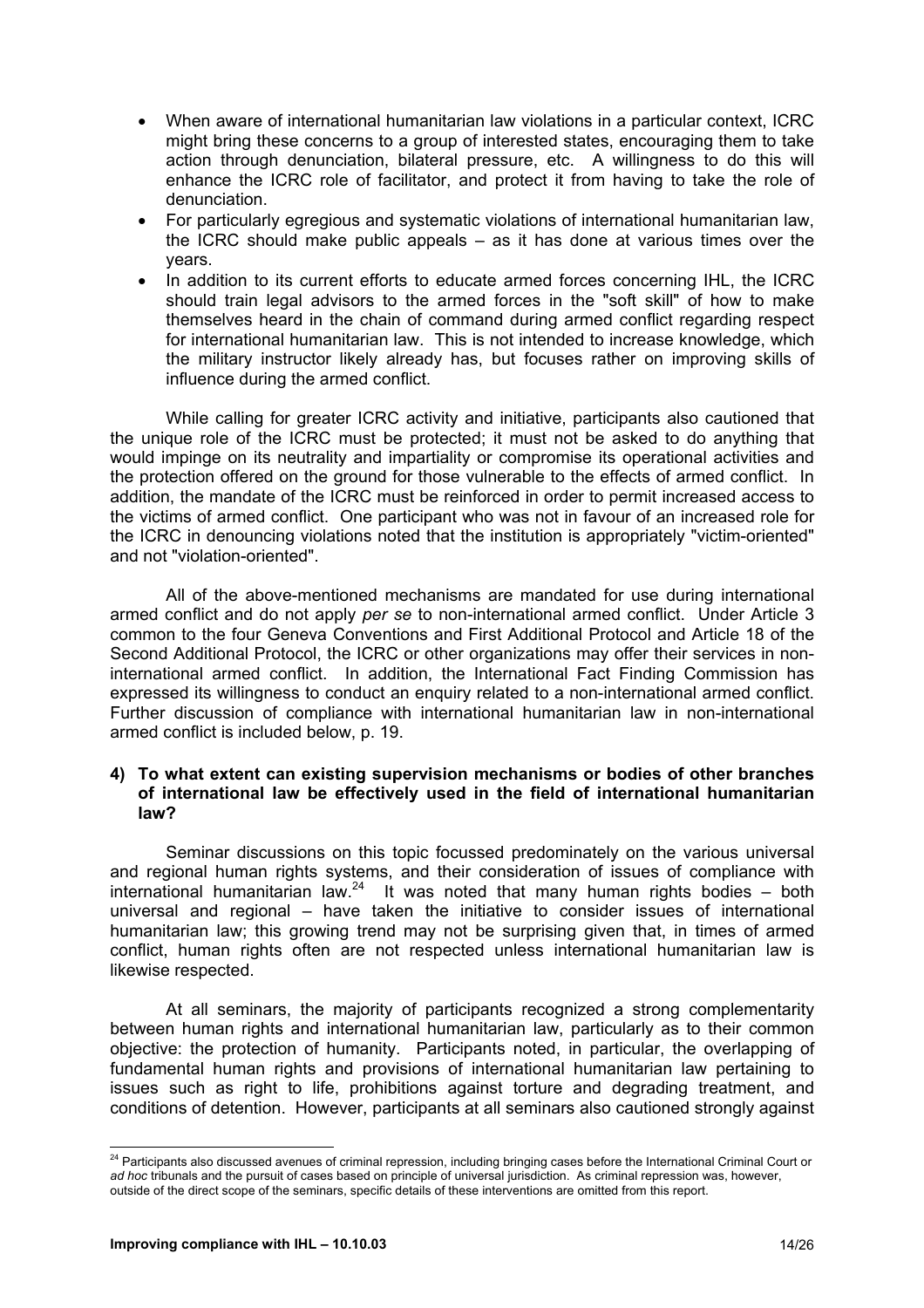any blurring of the distinction between the two bodies of law and voiced concerns that increased consideration by regional human rights bodies in particular might lead to a fragmentation or lack of universality in the application of international humanitarian law.

Regarding the degree to which existing human rights bodies and mechanisms should be encouraged to consider issues of international humanitarian law, despite the fact that each seminar witnessed some participants in favour of and others against the growing trend, there was a noticeable difference of majority opinion between the various seminars. Generally speaking, participants in Pretoria and Mexico City strongly supported the consideration of international humanitarian law by human rights bodies whereas in Kuala Lumpur experts preferred the reinvigoration of existing IHL mechanisms. Participants in Cairo and Bruges were equally in favour of both options.

The majority of participants in Pretoria and Mexico City who spoke on this issue advocated strongly in support of human rights bodies – and in particular, the regional systems – taking international humanitarian law into consideration.<sup>25</sup> Their increasing practice of considering international humanitarian law was generally considered useful, because of the availability of universal and regional human rights systems, the mounting public recognition they enjoy, and the acknowledgement that both human rights and international humanitarian law apply during armed conflict.

In Pretoria, the participants who did not support the creation of new IHL-specific mechanisms appeared to advocate predominately for the use of existing mechanisms of human rights to consider international humanitarian law. Many of the Pretoria experts expressed hope in the potential for the regional and sub-regional systems in Africa to become more effective in the field of international humanitarian law.

In Mexico City, much of the discussion in this regard focussed on the current practice of the Organization of American States (OAS) and its Inter-American Commission on Human Rights and Inter-American Court of Human Rights. In particular, the Inter-American Commission was commended for its invocation of international humanitarian law in country reports, general reports, and cases. The Inter-American Court has made it clear that neither the Commission nor the Court have a competency to directly apply international humanitarian law or pronounce on violations thereof, although they are free to consider and use international humanitarian law in interpretation of the provisions of the Inter-American Convention, in particular when discussing human rights in the context of an armed conflict. The OAS as a whole was also commended for being very IHL-oriented.

It should be noted that in both Pretoria and Mexico City, despite calls for human rights bodies to be more active in the field of international humanitarian law, participants also cautioned against blurring the distinctions between the two bodies of law. Furthermore, most experts were generally in favour of a *concurrent* examination of international humanitarian law by human rights mechanisms, in addition to the revitalization or creation of an IHL body where human rights would not be considered.

At each seminar, participants who advocated against the increased consideration of international humanitarian law by human rights bodies noted a number of specific problems: lack of express competence to examine issues of international humanitarian law, except where some fundamental human rights and protections of international humanitarian law overlap; lack of adequate knowledge of international humanitarian law by members of the human rights bodies; the slow pace of deliberations and decisions among many of the

  $^{25}$  Examples include: European Court applying human rights to conflict situations; Inter-American system pointing out the IHL violations and then arguing how they violate the human rights enshrined in the Inter-American treaty. The African system might be given clear competency regarding international humanitarian law, although this is not yet clear.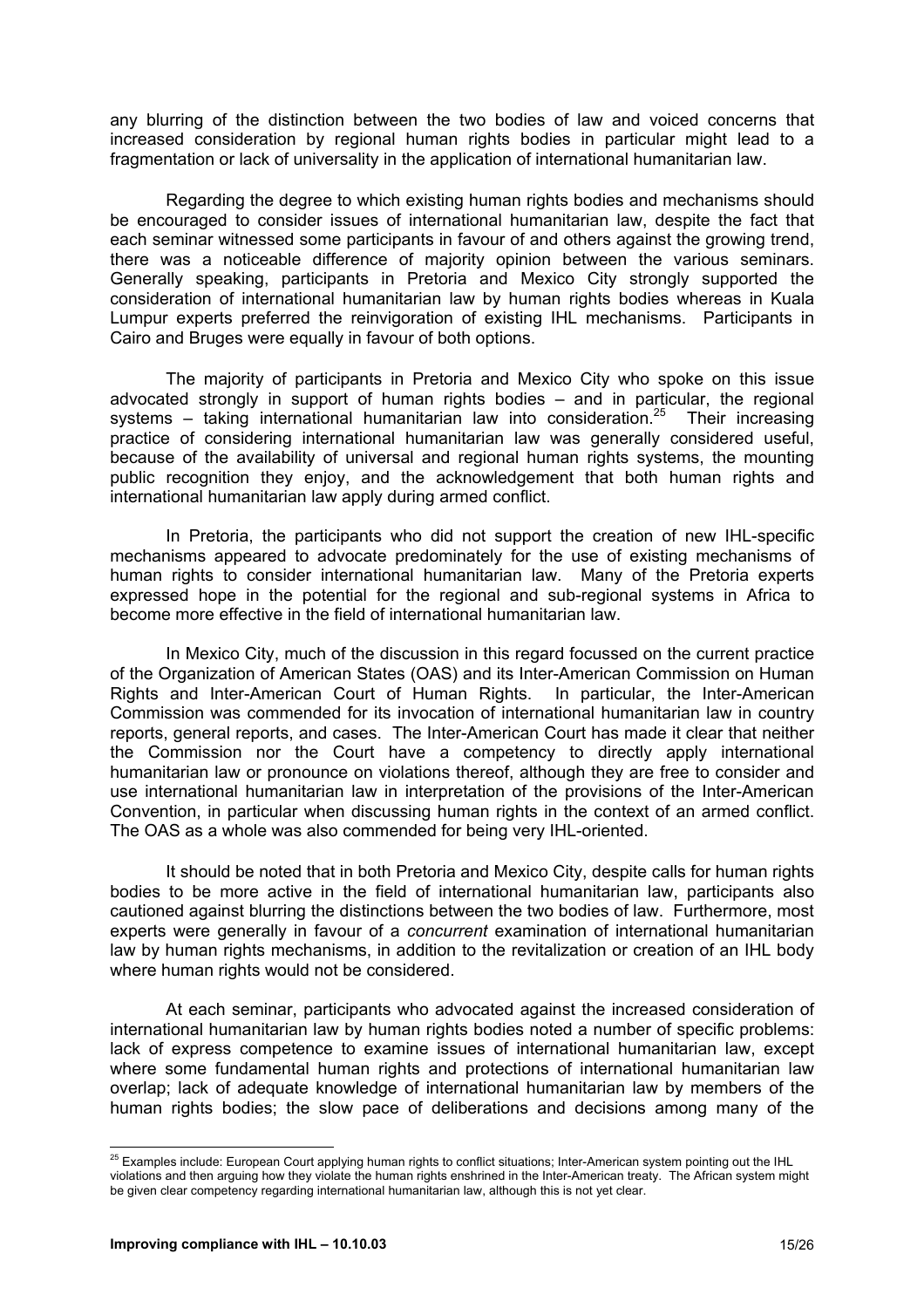human rights bodies; the lack of ability to address violations by armed groups; the opinion in some regions that human rights bodies are overly politicised or lack neutrality; the potential fragmentation or "regionalization" of international humanitarian law.

In Kuala Lumpur, in particular, the majority of participants speaking on this issue strongly cautioned that mechanisms should reflect the clear distinction between the bodies of human rights and international humanitarian law. In addition, a number of Asian experts expressed the opinion that human rights mechanisms have become too politicised, and thus there would be a risk of "tainting" international humanitarian law by subjecting it to consideration by human rights mechanisms. In conclusion, the majority of experts in Kuala Lumpur appeared to agree that although existing human rights bodies might be able to contribute something to the improvement of respect for international humanitarian law, given the inherent risks in this approach as described above, the human rights mechanisms should not be the only resort and should not be actively encouraged. They preferred, in the alternative, to focus efforts on the reinvigoration of the existing IHL mechanisms.

Seminar participants who advocated a greater emphasis on international humanitarian law by the existing human rights mechanisms suggested the following: $^{26}$ 

- Refer matters of international humanitarian law to the UN Commission on Human Rights, making use of its public and confidential procedures.
- Encourage the appointment of special rapporteurs or working groups on issues of IHL compliance.
- Broaden the scope of State periodic reports on compliance to include issues of international humanitarian law, to be followed as usual by public consideration and issuance of general observations or recommendations.
- Continue to support the consideration of international humanitarian law by regional human right bodies, using international humanitarian law indirectly as a source of authoritative guidance when applying human rights treaties in time of armed conflict.

#### **5) Can new supervision mechanisms be envisaged?**

#### **6) Can a new international humanitarian law body be envisaged?**

Participants at all seminars entered into creative and productive deliberations on what new proposals might be considered, summarized below.27 Generally speaking, participants noted that proposals for new mechanisms must be considered as complementary to the improvements in existing mechanisms already recommended; some participants observed that new innovations should serve to strengthen existing mechanisms.

It was suggested that the creation of any new permanent IHL body be undertaken gradually, perhaps beginning as an *ad hoc* mechanism, a body with one or two functions, or a subject-specific mechanism focussed only on one aspect of the law, earning trust and support over time. This was in response to voiced concerns that the general atmosphere at present is not conducive to the establishment of a permanent or automatic institution. Participants attributed this to the problem of political will, noting that States appear to want to reserve the option only to initiate a procedure or utilize a mechanism when they stand to benefit from it. Participants in one seminar suggested that gradual acceptance might be accomplished through the initial creation of a regional IHL mechanism. Therefore, despite

 $^{26}$  It should be noted that suggestions were made without discussion of feasibility or likelihood of change of mandate necessary for direct consideration of issues of IHL by existing human rights bodies and mechanisms. Without change of mandate, the scope of consideration would likely be limited to those human rights provisions that overlap directly with issues of international  $h$ umanitarian law.<br> $\frac{27}{10}$ 

In addition to new legal means by which to improve compliance with IHL, participants also noted the need to think outside the legal framework and contemplate non-legal means. These considerations are discussed throughout the report.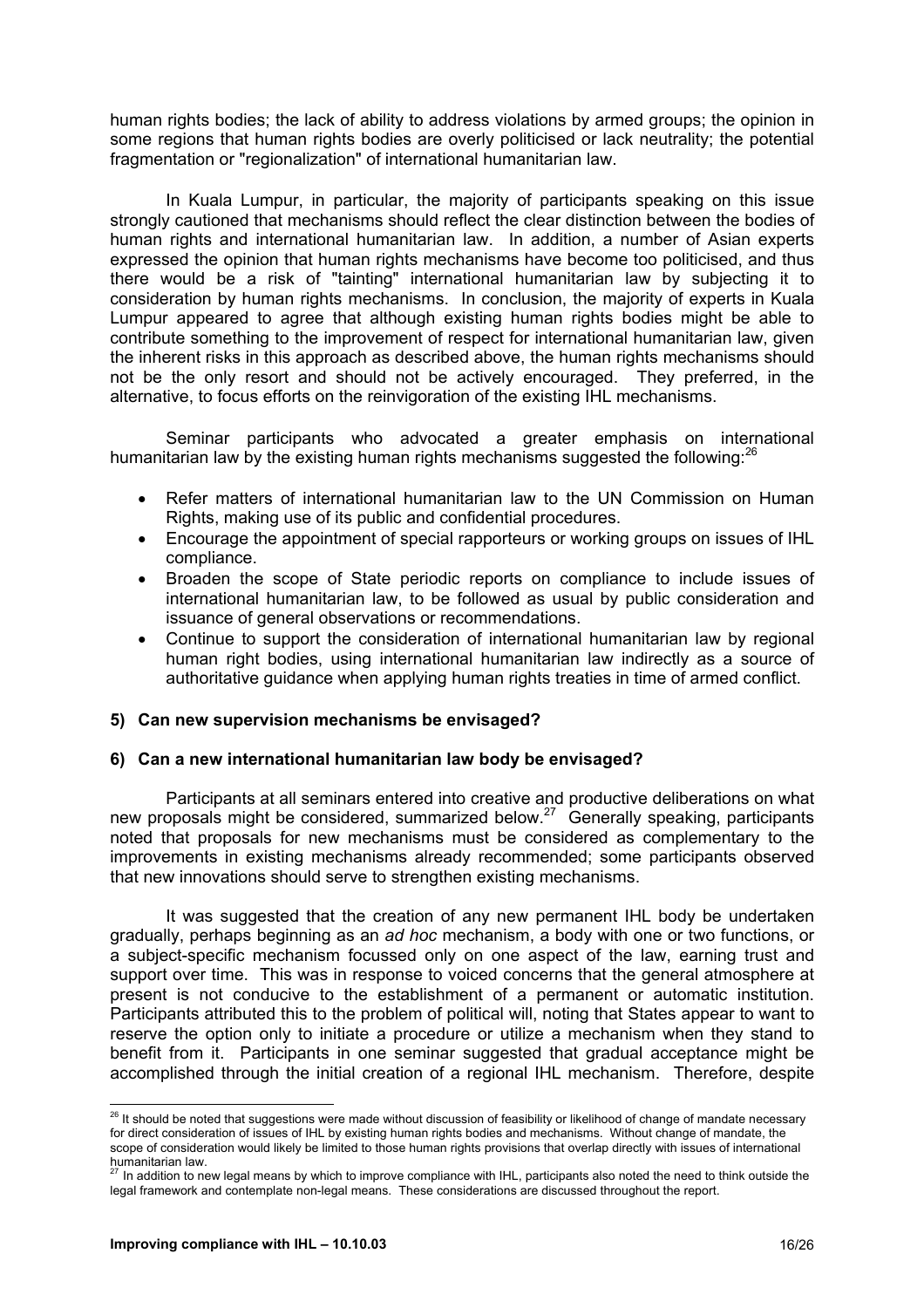potential risk of double standards or selectivity, most participants advocated for a gradual beginning with *ad hoc* mechanisms or procedures, with the ultimate goal of gaining momentum leading to a permanent institution, in the same way that the *ad hoc* tribunals paved the way for the great success of acceptance of the International Criminal Court. In all cases, the universality of international humanitarian law must be preserved.

In order to more constructively consider proposals for a new IHL body or mechanisms, seminar participants advised an examination of the failures/weaknesses of existing mechanisms.<sup>28</sup> In brief, it was recommended that any new proposed mechanism or body:

- Must be neutral and impartial; any form of bias or self-interest on the part of an IHL supervisory body will undermine the whole process.
- Must have sufficient power over the States, in order to operate effectively.
- Must be able to act independent of state initiative/acceptance by states in question (i.e. must have mandatory powers).
- Must take considerations of cost and administrative burden into account.

Keeping these various considerations in mind, the participants gave the following proposals for new IHL supervision mechanisms or bodies:

One of the recurring proposals was for an **IHL Commission** or **Office of the High Commissioner for International Humanitarian Law**. Such a Commission might be created by resolution at a meeting of the High Contracting Parties, out of the International Conference of the Red Cross and Red Crescent, as a "treaty body" to the Geneva Conventions through an optional protocol, by the initiative of the ICRC, or through the UN Security Council or General Assembly. Many of the proposed functions for an IHL Commission are analogous to those found in existing human rights bodies, including the following:

- Reporting System
- Individual Complaints Mechanism
- Examination of complaints by one State against another, or complaints by/against armed groups
- Observation or fact-finding mechanism linked to reporting or general recommendations
- Quasi-judicial consideration of violations

Several of the proposed functions were also considered independently, without the creation of an overriding Commission. These individual functions and proposals are described in more detail below.

Regarding the proposed IHL Commission, some participants expressed apprehension that it would infringe on the already existing mandate and work of the ICRC, expressing preference for strengthening the role of the ICRC and other existing mechanisms. Other concerns voiced by participants included: costs, ineffective bureaucracy, and the current political climate and feasibility of creation.

Regarding the suggestion of a reporting system, a few variations were proposed. First, an **Information Exchange System / Periodic Reporting System** was considered, wherein States would submit reports on implementation of international humanitarian law.

 $^{28}$  In addition, one presenter recommended that when considering new IHL mechanisms, lessons should be drawn from other bodies of international law. Specifically, the expert noted that in the fields of labour law, environmental law, and the law of disarmament, the various existing supervision and enforcement mechanisms (including reporting, enquiry, settlement of disputes, and non-compliance mechanisms) are designed to respond to the specificities and objectives of each respective branch of law. Furthermore, effective mechanisms often consider the control of compliance to be a long-term process of dialogue with a State, with the objective of encouraging a violating State back into the conventional community.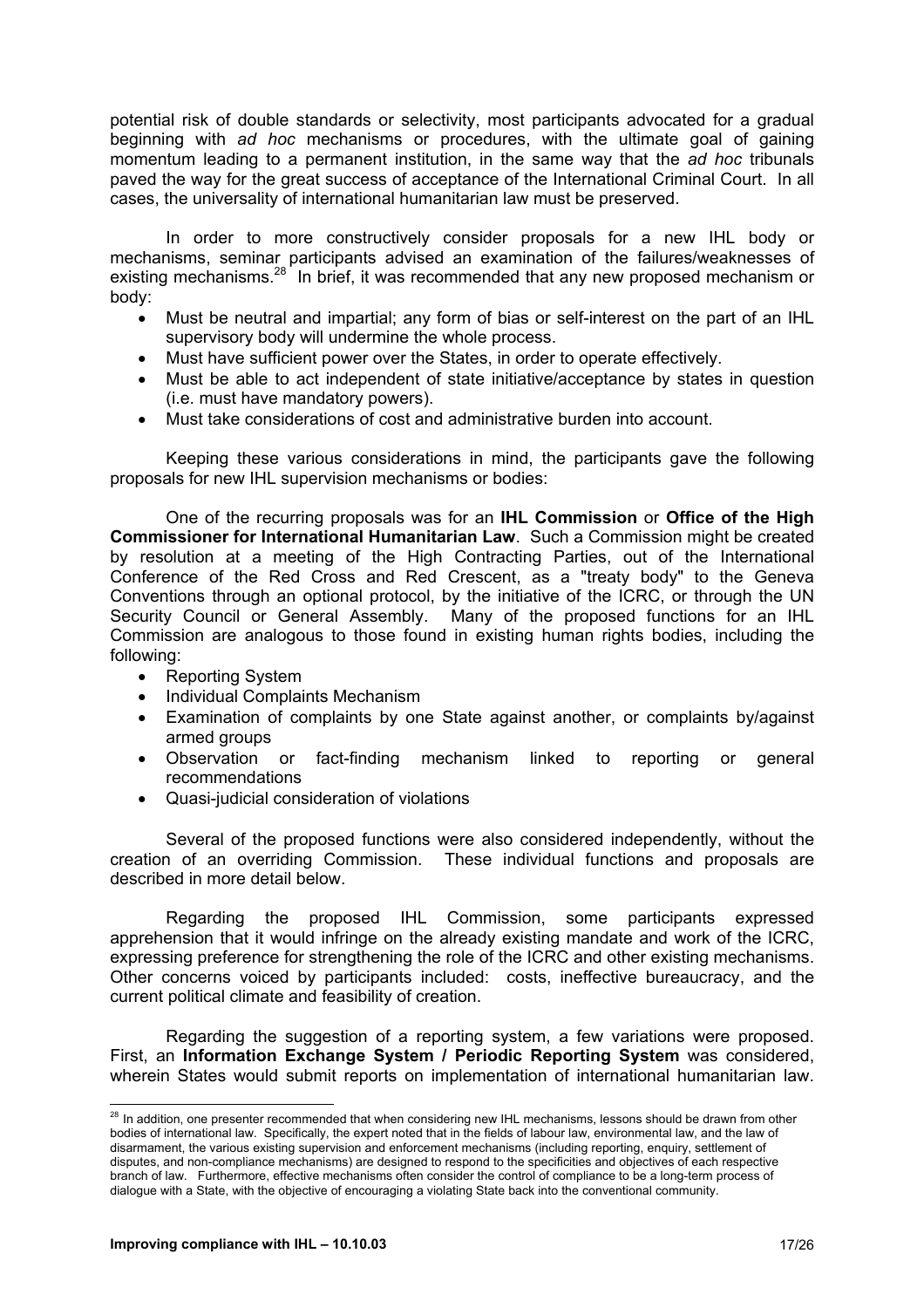Given concerns about the "reporting fatigue" that exists under the mandatory reporting systems found in human rights and other legal fields, it was suggested that the IHL system might begin as a voluntary review procedure by States willing to submit such reports, and grow in acceptance and permanence from there.<sup>29</sup> Participants noted that this proposal is likely to be effective only in peacetime.

Other participants advocated for a system of *Ad hoc* **Reporting**, where States allegedly in violation of international humanitarian law are called upon to submit a report regarding the allegations, either during or post-conflict. Although acknowledging it would be difficult to expect a State in conflict or directly post-conflict to be accurate or to report factually, participants felt that such an *ad hoc* reporting system targeting alleged violators would be more effective regarding compliance and could be most easily implemented in cases of long-lasting conflict or occupation.

Regarding both of these reporting proposals, it was considered that reports might be submitted to a new IHL Commission (discussed above) or independently, perhaps to a Meeting of High Contracting Parties, to the International Conference of the Red Cross and Red Crescent, or to a committee established solely for the purpose of reviewing such reports and cross-checking the information therein.<sup>30</sup> Some experts felt that any reporting mechanism should be accompanied with an inspection mechanism. As with reporting systems in environmental law or disarmament law, it was noted that the ultimate objective of an international humanitarian law reporting system should be to give solutions or work towards improving the situation; thus it should also be considered what follow-up a reporting mechanism should require of the States under scrutiny.

Some participants voiced support generally for the institution of an **Individual**  Complaints Mechanism,<sup>31</sup> either independently or as part of an IHL Commission (discussed above). Advocates pointed to the self-disciplining effect such a mechanism would have on States and also highlighted its potential as a forum for the granting of remedies to victims of violations of international humanitarian law.<sup>32</sup> It was again noted that this mechanism might not be effective in active armed conflict, except for long-lasting conflict or occupation. In the same vein as discussions about a reporting system, experts voiced hope that a complaints mechanism might somehow be linked with a follow-up tool leading to improvement of the situation for all, not simply addressing violations committed against a few complainants. Although the concept of an individual complaints mechanism was received favourably by some participants, many questions were left unanswered, however, concerning procedures, subject-matter jurisdiction, exhaustion of local remedies, involvement of armed groups, and whether the desired outcome should be recommendations, decisions, or some quasi-judicial determination.

More generally, it was suggested that, to be effective, the proposed IHL Commission should be endowed with **quasi-judicial powers**. This might be accomplished through the establishment of a **quasi-judicial Committee on IHL** or through granting such powers to an alternatively proposed **Committee of States** or **Committee of IHL Experts** (discussed below). The quasi-judicial capacities for the proposed IHL Commission were suggested as an alternative to a previous proposal to endow the existing International Fact Finding

  $^{29}$  A prototype of the Information Exchange System (IES) was recently tested in Germany, on issues of national implementation.

The German Red Cross prepared the framework and ministries fed the information.<br><sup>30</sup> One participant encouraged participants to consider building on the current preparations for the 28<sup>th</sup> International Conference of the Red Cross and Red Crescent, where all States have been asked to submit a report on the status of their pledges and plans of action from the previous conference.

This mechanism has been under consideration for some time, beginning with a proposal by the Hague Appeal for Peace and currently under consideration by Amsterdam University.<br><sup>32</sup> The requirement to pay compensation to victims is contained in the Hague Convention (IV) respecting the Laws and Customs

of War on Land, 18 October 1907, Article 3: "A belligerent party which violates the provisions of the said Regulations shall, if the case demands, be liable to pay compensation. It shall be responsible for all acts committed by persons forming part of its armed forces." It was argued that this provision confers an entitlement for the individual to claim compensation.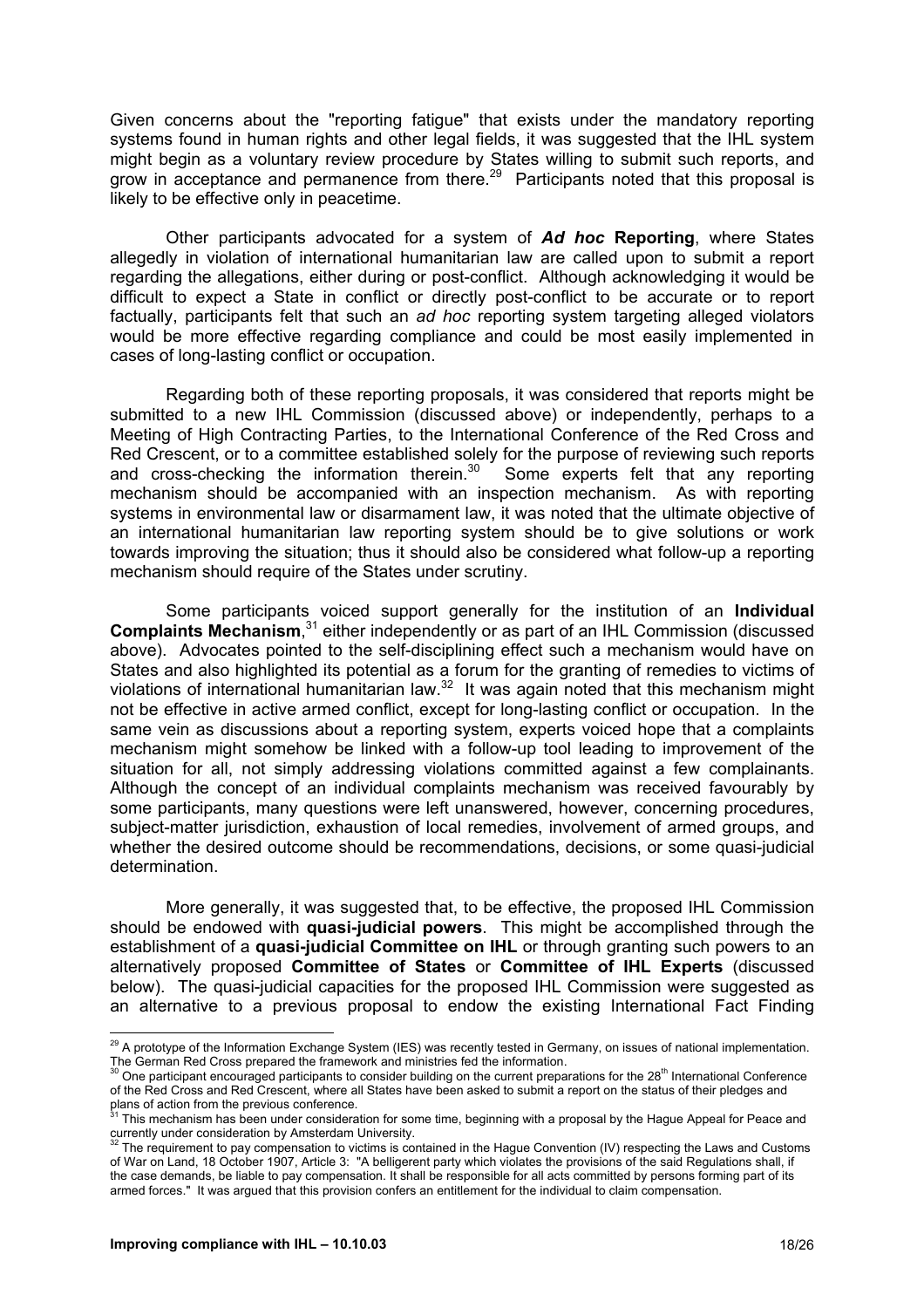Commission with such powers. The ICRC or other independent bodies could refer alleged violations of international humanitarian law to such a Committee or Commission for consideration.

A number of participants advocated for the creation of a diplomatic forum such as a **Committee of States** or **Committee of IHL Experts**, similar to the UN Commission on Human Rights or its Sub-Commission on the Promotion and Protection of Human Rights. Either body might be created independently or considered as part of an IHL Commission (discussed above). Such a Committee might give general observations to establish doctrine, consider both thematic and country-specific situations, designate special rapporteurs or working groups that might conduct fact-finding enquiries or otherwise look into specific issues of compliance with international humanitarian law. The participants did not deliberate on how the States might be selected for such a committee, but regarding the proposed Committee of IHL Experts, it was recommended that the experts be independent persons of high integrity, acting in their personal capacity. Participants considered the possibility that the ICRC might seize this Committee when particularly concerned about violations, without stepping outside of its mandate.

During one seminar, participants strongly endorsed the proposal for deployment of **"Monitors"** on the ground in armed conflict, who will be eyewitness to violations, inducing States to comply with international humanitarian law. It was proposed that the contribution of individuals to serve as monitors might come jointly from non-governmental organizations, the UN, and civil society, with some coordinating body. Ideally the monitors would be on the ground before the outbreak of hostilities, and thus might serve as part of a regional or global "early warning" system.

Other proposals that were not discussed in great detail included the following:

- **National Commissions on IHL proposed fact-finding mandate**, whereby the national commissions would be given the mandate to monitor or carry out fact-finding tasks while a conflict is ongoing. It was noted that States might be more comfortable with this suggestion than with an enquiry by the International Fact Finding Commission, given that it would be a national body. Such a national mechanism should not, however, be considered as an obstacle to the initiatives of an international mechanism or body.
- Based on concepts from the 1954 Convention for Cultural Property:
	- o The creation of a **National High Commissioner for IHL** (see Art. 6 of the Regulations for the Execution of the 1954 Convention);
	- o **National on-site inspectors** (into armed forces, police forces, government authorities) (see Art. 7 of the Regulations for the Execution of the 1954 Convention);
	- o **A representative for specially protected persons and groups** and protected objects, competent for persons or property under control of that country (based on Art. 2 (a) of the Regulations for the Execution of the 1954 Convention).
- **Network of Internal Lobbies**, establishing a regional or global network of internal elites from States (Ministries of Foreign Affairs, Ministries of Defence, parliamentarians) who will advocate together for greater compliance with international humanitarian law.Such a network might also be useful for dissemination efforts and serve as a pressure group to address the problem of lack of political will of States.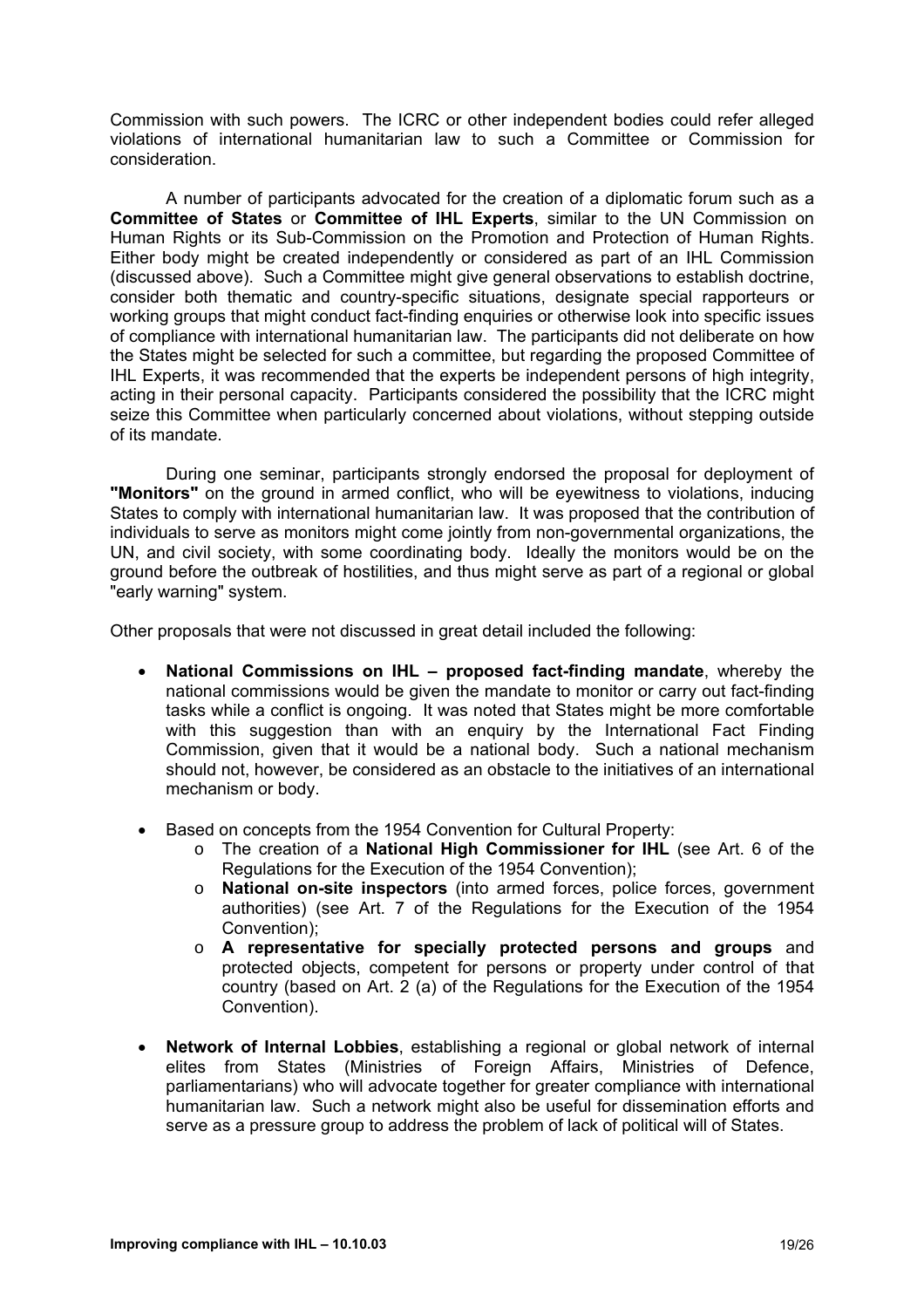#### **III. Discussion Theme II – How to Ensure Compliance in Non-International Armed Conflicts**

The spirited discussions on the issue of improving compliance during noninternational armed conflicts revealed the expert participants' interest in this particularly challenging task. As most current armed conflicts are waged within the boundaries of states, the participants welcomed the opportunity to wrestle with this pressing and timely subject.

The questions posed during this portion of the seminars dealt both with how to better hold armed groups accountable for compliance with international humanitarian law, as well as what mechanisms or procedures might be envisaged to increase respect for international humanitarian law by both State actors and armed groups.

Seminar participants concurred that both State actors and armed groups, without question, are bound by the rules of international humanitarian law applicable in noninternational armed conflict.<sup>33</sup> However, participants also noted a number of obstacles that impede attempts to ensure their compliance: States often deny the applicability of international humanitarian law out of reluctance to acknowledge that a situation of violence amounts to an internal armed conflict and an unwillingness to grant "legitimacy" to the armed group by recognizing them as party to a conflict. The frequent "internationalization" of many contemporary internal armed conflicts creates confusion with respect to the legal qualification and therefore to the body of rules applicable to the conflict. Furthermore, armed groups often lack sufficient incentive to abide by international humanitarian law, given that implementation of their IHL obligations is usually of little help to them in avoiding punishment under domestic law for their mere participation in the conflict. Other problems discussed include the asymmetrical nature of the relationship and the methods of warfare between State armed forces and armed groups; increased prevalence of involvement of private security companies in situations of armed conflict; and the dilemmas posed by conflict in failed states.

One recurrent theme throughout the deliberations was the importance of taking into account the cause of the conflict or the motivation of the armed groups, when considering what incentives or solutions might work in improving compliance. The motives for waging war are as diverse as the actors involved: pursuit of power, territorial disputes, economic interests, ethnic or religious differences, denial of fundamental human rights or the rights of minorities, or common criminality. Participants cautioned that any proposed solution – whether supervision mechanisms, incentives offered, or mediation negotiations – must take the objectives of the parties to the conflict into consideration. Proposals should also take into account other characteristics that may vary from one non-international armed conflict to another, including the level of organization and control of the armed group and the degree of intensity of the conflict and violence in that particular context.

As one means to address compliance with international humanitarian law by all actors, participants also considered the potential of reaffirming the essential considerations of humanity, perhaps through a text that would gather and reiterate the fundamental legal standards that should be observed in all situations of organized armed violence.

#### **1) How can armed groups better be held accountable for compliance with international humanitarian law?**

Although it was acknowledged that armed groups are bound by the provisions of international humanitarian law governing non-international armed conflict, it was

 $33$  Norms of international humanitarian law applicable in non-international armed conflict includes the provisions of Article 3 common to the four Geneva Conventions, Additional Protocol II (where the State has ratified), and norms of customary international law.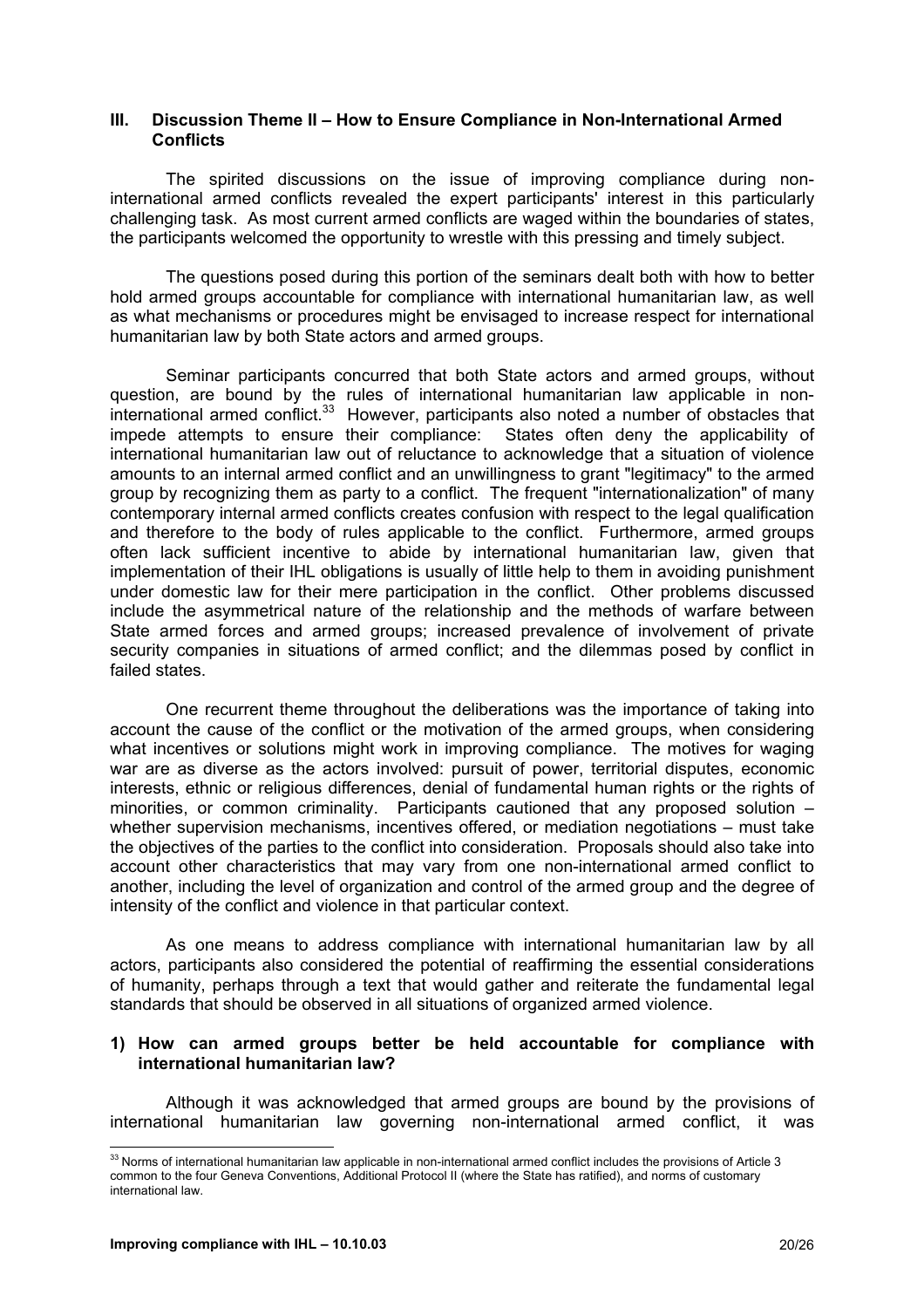recommended that better accountability by armed groups for international humanitarian law might be achieved by granting them an opportunity to express their consent to be bound by the rules, something not provided for in existing IHL treaty law. The express consent would provide evidence of willingness to comply and could make a tremendous impact in terms of dissemination.

Participants advocated for the encouragement of **special agreements** between States and armed groups, such as those envisaged under common Article 3 (3) of the Geneva Conventions, considering such agreements to be one of the most powerful ways under the current treaty regime to better regulate non-international armed conflict. Special agreements provide added incentive to comply based on mutual consent of the parties, making clear the equal international humanitarian law obligations on both the State and armed groups. The primary obstacle would be the willingness of States to enter into such agreements, in particular where the State denies that the violence has reached the level of internal armed conflict or where the State refuses to acknowledge the armed group as party to the conflict. It must be emphasized that the plain language of common Article 3 indicates that a special agreement does not affect the legal status of the parties.

If a special agreement on implementing a broader scope of international humanitarian law obligations is unattainable, State actors and armed groups might be convinced to reach a limited agreement on selective IHL provisions that should appeal to both sides, for example safety zones or hospital zones, provisions on missing persons found in Article 33 of the First Additional Protocol, or judicial guarantees. An agreement on a more limited number of additional provisions would not change the fact that the parties to the armed conflict would nevertheless remain bound to all applicable international humanitarian law norms.

A **unilateral declaration** by the armed group of their commitment to comply with international humanitarian law might also be pursued, especially where the State is unwilling to enter into a special agreement. A tool already utilized by the Geneva Call<sup>34</sup> with regard to the Ottawa Treaty banning anti-personnel landmines, the aim of such a declaration is to provide a self-disciplining effect on the armed groups, in particular where groups are concerned about their public image and reputation. Although acknowledging the risk that unilateral declarations might be made for purely political motives without real commitment to adhere to the rules stated therein, seminar participants regarded the declarations positively, as an additional tool of leverage available to encourage compliance with international humanitarian law. For greater enforceability, a number of participants suggested that the unilateral declaration be combined with a verification mechanism that might supervise compliance with international humanitarian law in the conflict. It was unclear with whom the declarations should be deposited, although one expert suggested the creation of an "International Forum for Non-State Actors" that might serve as depositary. The roles of supervision and depository also might be given to a proposed IHL Commission, discussed previously, or to the ICRC, although there was some opposition from participants pointing to the limits of the ICRC mandate.

Armed groups should also be encouraged to adopt an internal code of conduct or disciplinary code incorporating international humanitarian law provisions. Although perhaps less public than a declaration or special agreement, this device might lead to greater implementation of IHL norms by the armed group and thus more directly impact their training and dissemination. The willingness of the armed group to include these provisions might also be made public.

  $34$  Geneva Call is a non-governmental organization dedicated to engaging armed groups in a landmine ban and to respect humanitarian norms. To facilitate this process, Geneva Call provides the opportunity for armed groups to sign a "Deed of Commitment for Adherence to a Total Ban on Anti-Personnel Minds and for Cooperation in Mine Action."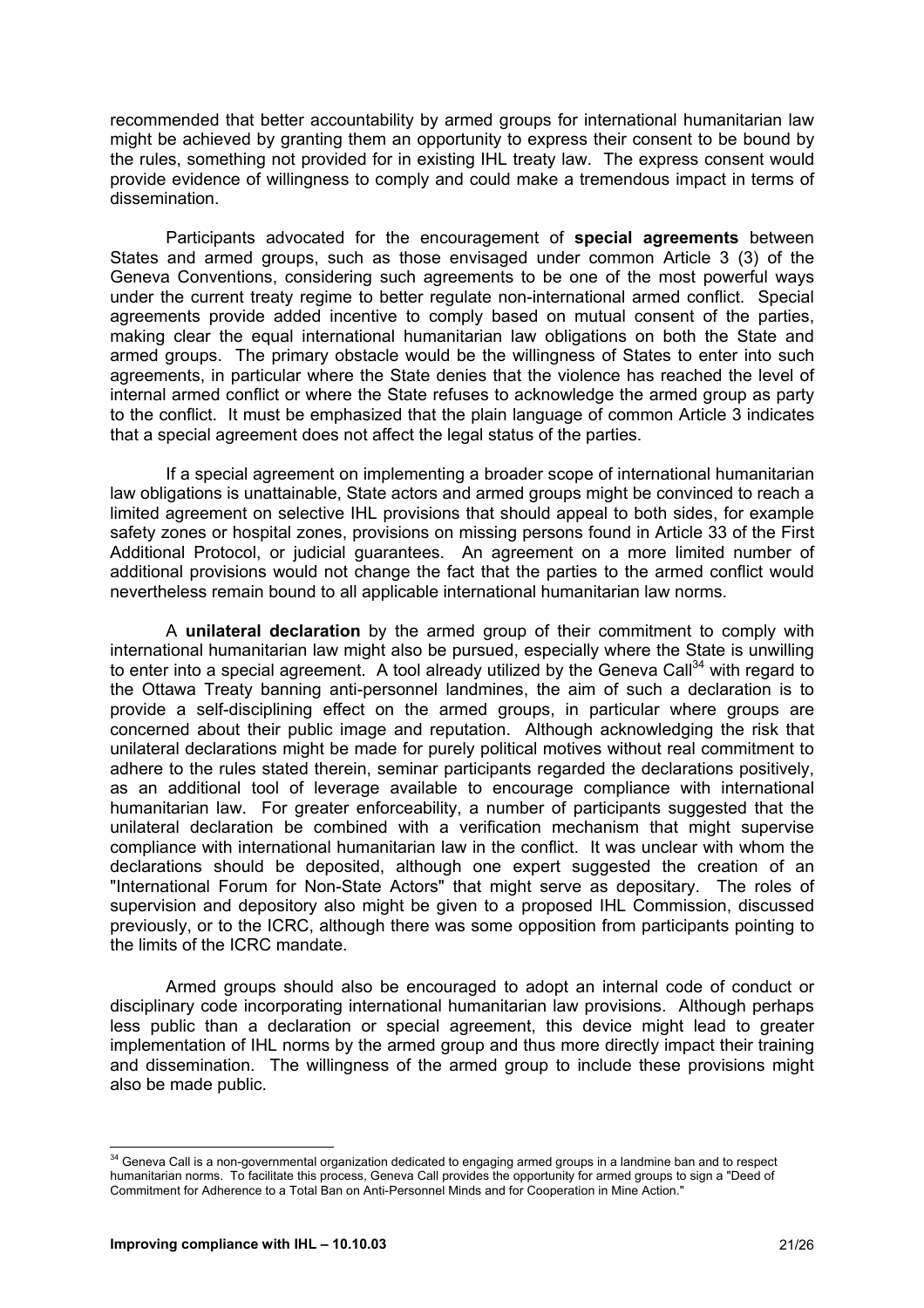Finally, it was also suggested that a commitment to adhere to international humanitarian law norms be included in ceasefire agreements. Such a commitment would apply to provisions of the law that come into force after the cessation of hostilities, such as provisions for repatriation, and would also be important in case of renewal of hostilities.

#### **2) What kind of incentive can be given to armed groups to apply international humanitarian law in practice, given the fact that they enjoy no criminal immunity for mere participation in hostilities?**

When faced with internal armed conflict, States are likely to react with repressive action and severe penalties against members of armed groups, even when they comply with international humanitarian law. The participants noted that this leaves the armed groups with little incentive to adhere to international humanitarian law in practice, as they know they will likely face maximum penalties for mere participation in hostilities.

When asked what alternative incentives might be given to armed groups to comply with international humanitarian law, participants engaged in intense discussions about the possibilities of a **grant of immunity from prosecution for participation in the armed conflict**. Throughout the consideration of possible methods for granting immunity, discussed below, it was of course underscored by all participants that there can be no amnesty or other form of immunity from criminal process for alleged war crimes or serious violations of international humanitarian law.

Participants saw great potential in the possible **granting of amnesty** to members of armed groups for acts of mere participation in hostilities. Recognizing that the Second Additional Protocol's formulation that States should consider granting the "broadest possible" amnesties (Additional Protocol II, art. 6(5)) comes only at the end of an armed conflict and contains no guarantees for the members of armed groups, participants recommended that States be persuaded to commit themselves to a **mandatory amnesty** for acts of mere participation in hostilities. In the words of one participant, it is simply a matter of, in noninternational armed conflicts, refraining from prosecution of acts that would be lawful in an international armed conflict.

Participants advocated for a link between a proposed grant of amnesty by the State and an express consent of compliance with international humanitarian law by the armed group, recognizing that if members of armed groups are given the necessary guarantees, they might more readily commit themselves to abide by the provisions of international humanitarian law. Therefore, States might make such a commitment in a special agreement entered into with the armed group, making the amnesty contingent upon the armed group's commitment to and subsequent compliance with international humanitarian law.

States might also consider including in their criminal law some sort of immunity for acts of participation in hostilities. Although States may consider such a commitment to grant immunity to be an incentive for rebellion, participants believed that States could be convinced of the benefits that would follow, in terms of greater respect for international humanitarian law by both sides to the armed conflict. Some participants noted that such immunity would not cover all acts initiating rebellion or an uprising; regarding possible prosecution for resorting to armed violence in violation of the national law of a State, the authorities in power should abstain from applying the maximum penalty.

Participants reflected upon the recent practice in the Latin American context and elsewhere of grants of improper "blanket" amnesties for war crimes and other serious violations of international humanitarian law and human rights law, most frequently granted to State actors. Due to this practice, some participants who otherwise supported granting of immunity for participation in hostilities were hesitant to embrace the label "amnesty". In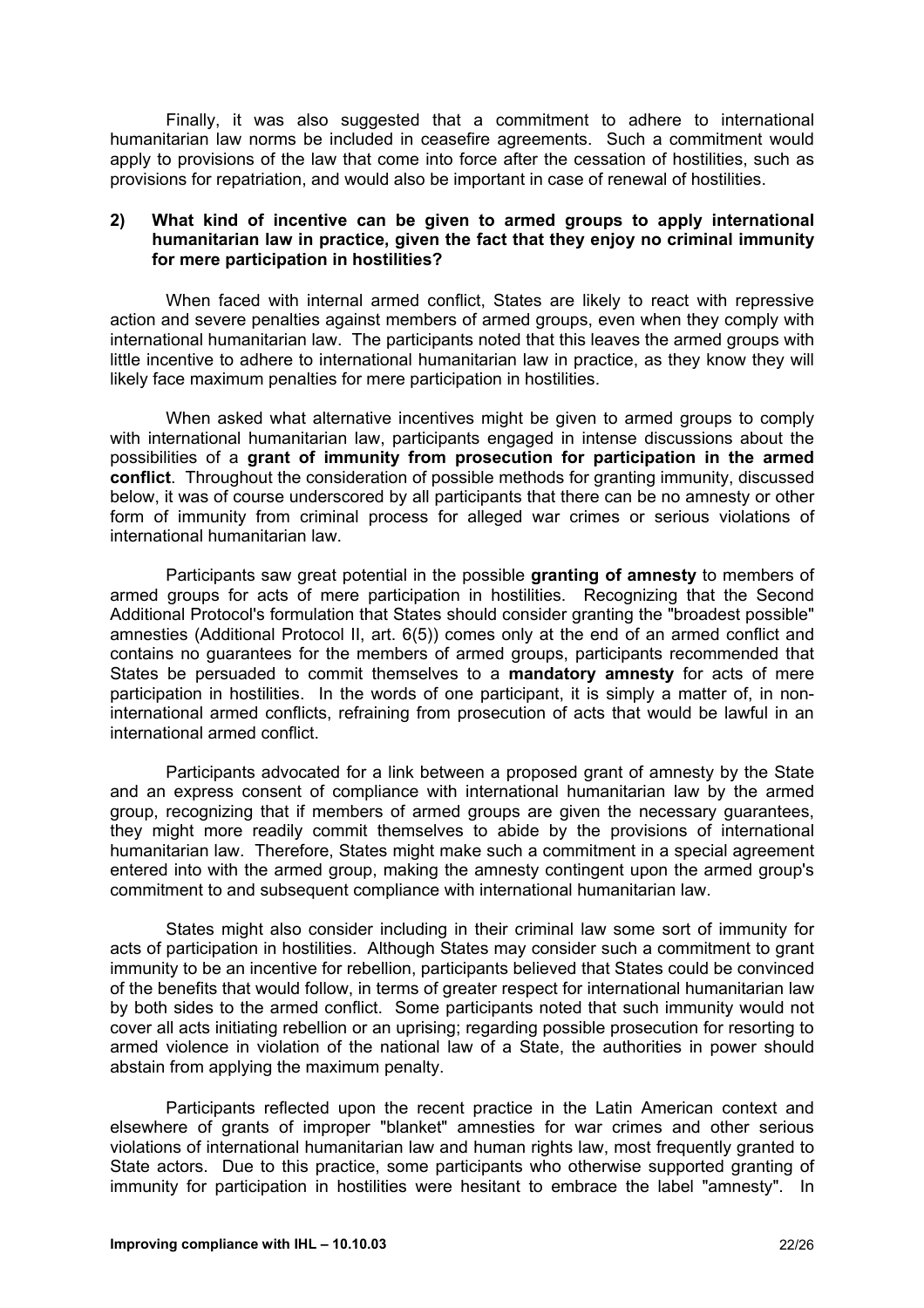Mexico City, therefore, it was suggested not to use the word "amnesty" but to use a different term for this grant of immunity permissible under international humanitarian law.

Although amnesties were the primary focus of deliberation, participants also discussed a possible **reduction of punishment** in cases of compliance with international humanitarian law where, during a domestic trial of members of armed groups for taking part in hostilities, the tribunal will take their level of respect for international humanitarian law into consideration when deciding upon punishment or sentences. A number of participants saw this as a useful incentive.

A final suggestion was that armed group members be afforded some sort of **"combatant-like" status**, if they fulfil certain conditions such as distinction from civilian population and respect for the provisions of international humanitarian law. During the limited discussions of this proposal, diverging views were expressed.

In addition to these legal incentives, the seminar experts also considered what **strategic incentives or arguments** might be used to convince armed groups, as well as State actors, of the benefits and protections of adherence to international humanitarian law. Armed group leadership should be counselled that compliance might lead to the following gains: reciprocal respect by the State actors, including proper treatment of detained members of the armed group; increased effectiveness and cohesiveness of the armed group itself; enhanced legitimacy as a political actor; saved lives and preservation of the dignity of civilians; greater probability of dialogue with the State; facilitation of aid or assistance to conflict-affected areas through agreed upon "humanitarian corridors". In addition, the armed groups should be reminded that one day the conflict will end, and that regardless of whether they take the role of legitimate governing authority or not, they may be held accountable for the crimes they committed during the conflict. Conversely, participants observed that many of these incentives might not appeal to armed groups that are motivated by pure criminality or with links to organized crime. The strategic arguments raised will have to take into consideration the motivation and objectives of the armed group.

Participants remarked that States might also be receptive to many of these strategic arguments, especially where the conflict is long lasting or where there is protracted violence between various armed groups. Additional considerations to be presented to States included the following: criminalization alone is likely to lead to unlimited violence; respect for international humanitarian law may serve as a model for humanitarian respect within civil society; adhering to international humanitarian law and calling upon the armed group to do the same may lead to a correlative stigmatization or change in public perception of the armed group if they refuse to comply.

The prevalent challenge conveying such strategic arguments, however, is the question of who can serve as a messenger, to the armed groups in particular. Participants persisted in calling upon the ICRC to take this role, referring to the Institution's proven practice in establishing contacts with armed groups, in order to both recall their obligations under international humanitarian law, as well as to advocate for protection and assistance for the civilian population. Although other actors might use similar strategies when attempting to negotiate between armed groups and State actors, many participants concluded that the ICRC is in the best position to succeed in this regard, especially in light of its legal bases for action during non-international armed conflict.

It was suggested that the ICRC undertake to prepare a study of practice in noninternational armed conflicts with a view to identifying situations in which amnesties or something similar to combatant status were granted to armed groups and to summarize the "lessons learned". This study should also examine the motives that have in the past led armed groups and State actors to respect international humanitarian law.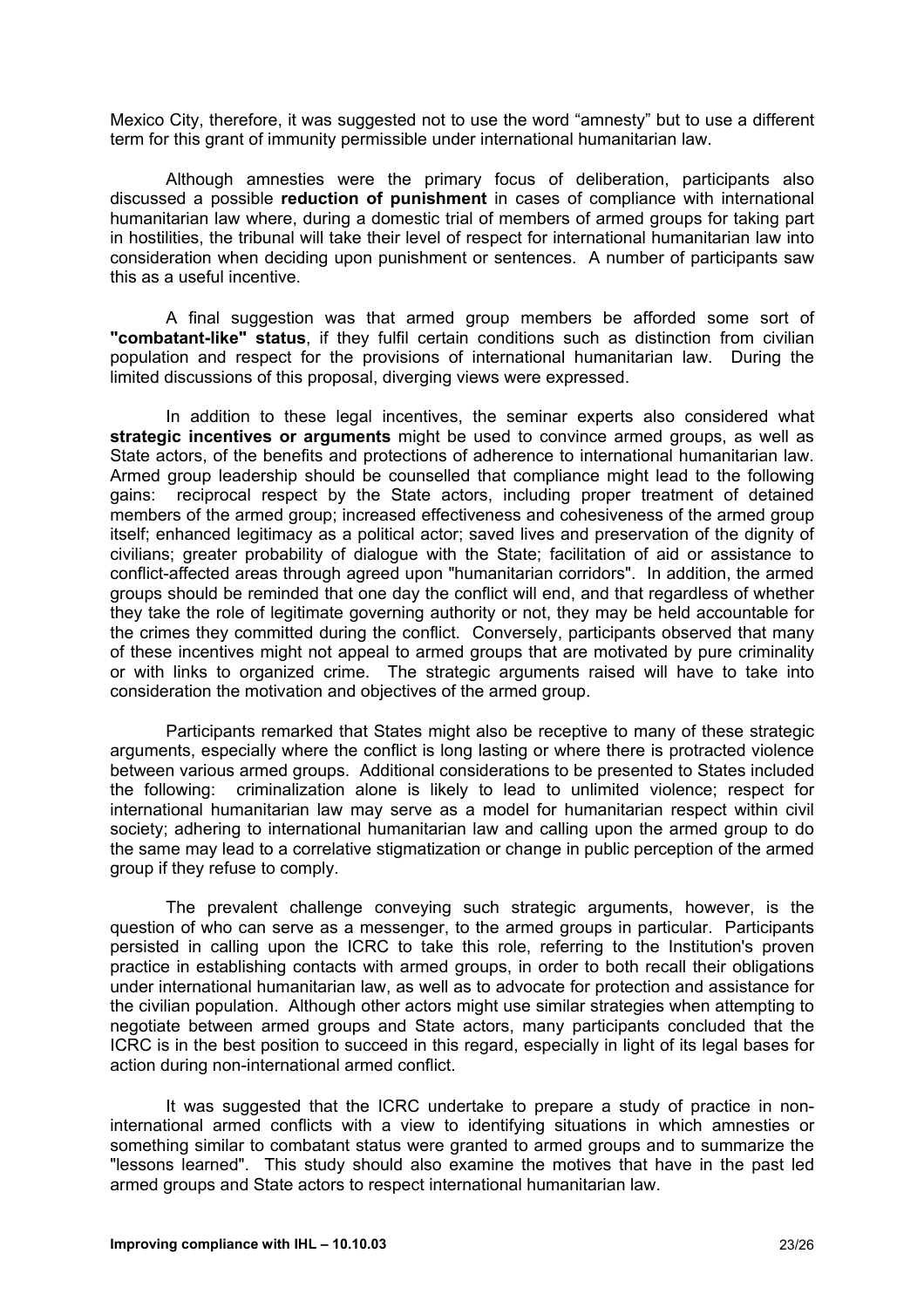#### **3) How can existing international humanitarian law mechanisms and bodies be used in non-international armed conflicts?**

None of the existing IHL supervision mechanisms, apart from the ICRC, are expressly mandated to address situations of non-international armed conflict. However, the **International Fact Finding Commission** has expressed a willingness to be seized in situations of non-international armed conflict, and most participants recommended that the Commission should indeed be utilised in this way, on an *ad hoc* basis.

In addition, participants considered how the **bilateral enquiry procedure** and the concept of **protecting powers** might be used as models for situations of non-international armed conflict. There was particular interest in the protective function of a protecting power, with participants submitting that the ICRC might step in as a substitute Protecting Power to establish contact between the parties, assist the victims, and remind the parties of their responsibilities under international humanitarian law. Third States, especially those who have credibility with both sides of the conflict, might consider doing the same, or might even be willing to attempt to negotiate between the State and the armed groups, as Norway has done in Sri Lanka. Regional bodies might also appoint facilitators to bring parties to an internal armed conflict together. Regardless of who plays the role, many participants noted that it is vital to have a neutral third party, who may offer their good offices to the parties to the conflict.

Once again, the **ICRC** was credited as the most probable to succeed in these efforts. Where outside actors might be accused of "illegal interference", the trusted and respected position of the ICRC, and the role acknowledged for it in common Article 3, puts it on a better footing to encourage special agreements or unilateral declarations, to advocate for the victims, or to call to mind the international humanitarian law obligations of both sides to the conflict.

In the absence of other existing mechanisms, participants stressed that States should criminalize serious violations of international humanitarian law under their national laws based on universal jurisdiction to make sure that violations can be punished, no matter whom the perpetrator might be. Domestic prosecution, which must cover both sides of the conflict, will be possible during an armed conflict, while international tribunals often only work after an armed conflict.

Given the lack of mandate among IHL mechanisms to deal with non-international armed conflicts, **mechanisms and bodies of other branches of international law** such as the UN Commission on Human Rights and the Inter-American Commission on Human Rights have taken initiative in this regard. However, as discussed previously, the absence of a formal mandate for international humanitarian law restricts their practice. Furthermore, human rights mechanisms lack the competence to deal directly with violations by armed groups, although they attempt to address them in reports or General Recommendations, or by finding States responsible for omission or acquiescence in the face of violations by armed groups. $35$  The existing individual complaints mechanisms in human rights law are therefore only partially useful in situations of non-international armed conflict. Nonetheless, participants once again spoke of great hopes for the potential of the **regional systems** to address issues of compliance with international humanitarian law in non-international armed conflict, in particular in Africa and Latin America.

 <sup>35</sup> One expert pointed out that one weakness of the existing system is that there is no international mechanism for scrutinizing compliance of armed groups, available in case of violations committed by a collectivity. For the time being one has to rely solely on concepts of individual responsibility for war crimes.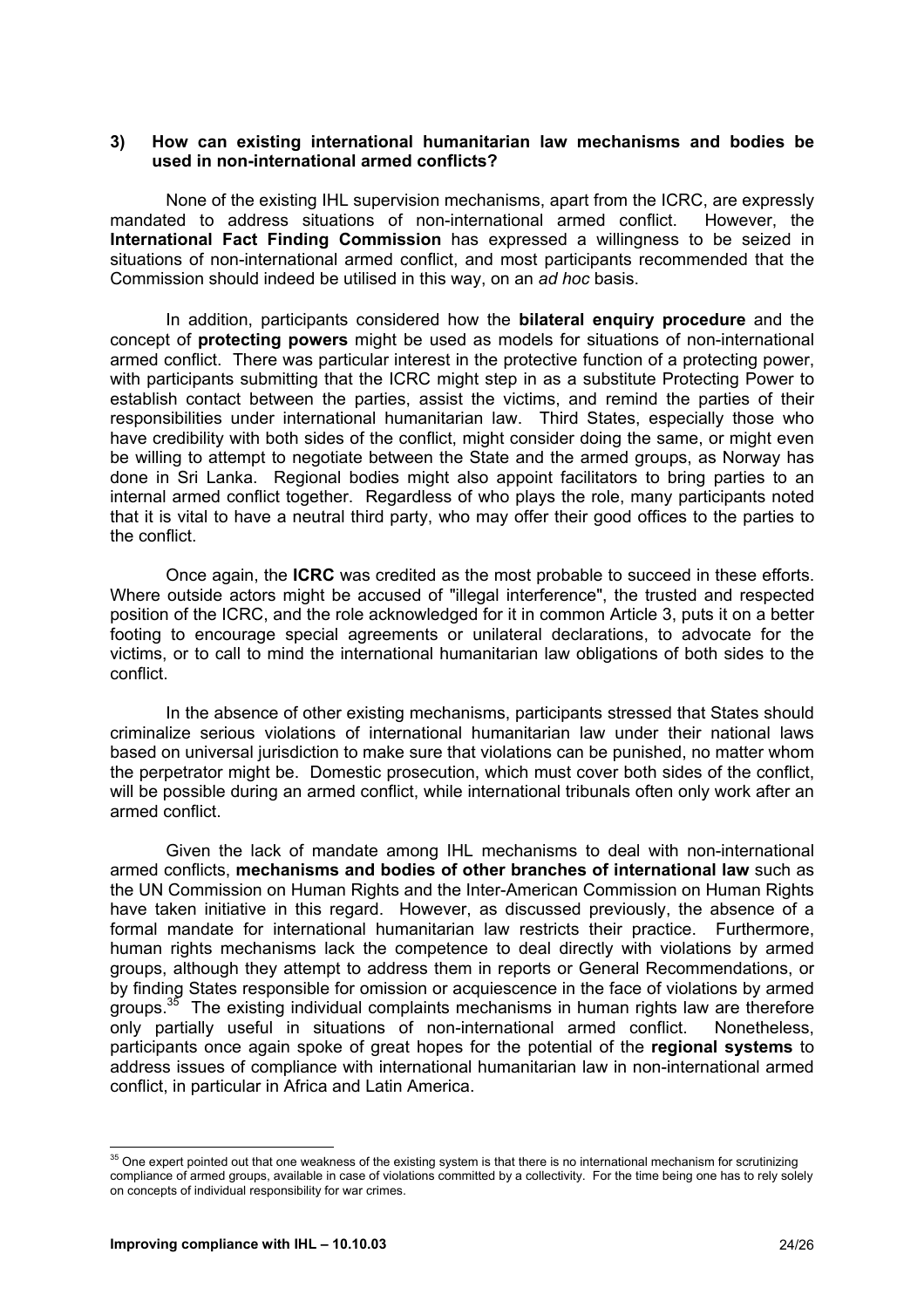#### **4) Is there a need for specific supervision, enquiry or fact-finding possibilities?**

Deliberations concerning a new mechanism or body for addressing international humanitarian law compliance in non-international armed conflicts evoked many of the same sentiments as the previous discussions related to international armed conflict. As stated above, some participants were convinced that in the current political climate it is more advisable to consider beginning gradually, with *ad hoc* systems or with mechanisms incorporating a limited number of possible functions, and working towards a permanent comprehensive body in the future.

Despite this hesitation, participants nevertheless engaged in imaginative deliberations of what mechanisms might be worth considering for the long-term. Once again, the idea of an **IHL Commission** was raised, with participants suggesting that many of the functions considered previously in the context of international armed conflict might likewise be utilized for improving compliance in non-international armed conflicts. Individual functions might also be considered independently and might include **reporting**, a **complaints mechanism**, and **observation or fact-finding missions**. For an IHL Commission or any other individual mechanism to be successful in non-international armed conflict, it would have to be carefully considered how to include the rights and responsibilities of armed groups. For the noninternational armed conflict context, it was also suggested that an IHL Commission might take on the additional tasks of supervising or monitoring unilateral declarations or special agreements entered into by the parties, or of serving as depository for such declarations or special agreements.

A slight variation was advanced during the discussions of non-international armed conflicts, with the suggestion of a **High Commissioner for IHL** or **IHL Ombudsman** modelled after the OSCE High Commissioner for National Minorities. In this respect, the High Commissioner or Ombudsman would be envisaged as a wise statesman who engages in discussions predominately behind the scenes, with a view to anticipating and ultimately resolving disputes. This was endorsed as potentially useful for internal armed conflicts, in particular.

Another new proposal was the establishment of a **pool of respected statesmen**, including former heads of states or ambassadors or former heads of humanitarian organizations, or a "committee of the wise", who might be called upon to intervene in noninternational armed conflicts, perhaps negotiating between the State and armed groups to arrive at cease-fire or peace agreements.

In particular, at the Pretoria seminar, participants supported the idea that nongovernmental organizations should be encouraged to report on international humanitarian law compliance in the same way as they do on human rights compliance.

In addition to specific proposals for new IHL mechanisms or procedures, seminar participants also discussed what steps might be taken more generally to improve respect for international humanitarian law in the context of non-international armed conflict. As with the discussions concerning international armed conflict, many participants advocated for increased **dissemination and education** to the armed groups, recalling to them their obligations under international humanitarian law and reminding them that because the conflict *will* come to an end some day, their future acceptance and position of power may rest on their adherence to the principles of international humanitarian law during the armed conflict. Dissemination *before* the outbreak of an internal armed conflict is essential, as it will not only help to curb violations during the armed conflict, but will ideally create a spirit of humanitarianism that will serve to mitigate the tensions within a society before the outbreak of armed conflict, hopefully making the outbreak less likely. Participants noted that it is important to educate the general public about international humanitarian law protections and